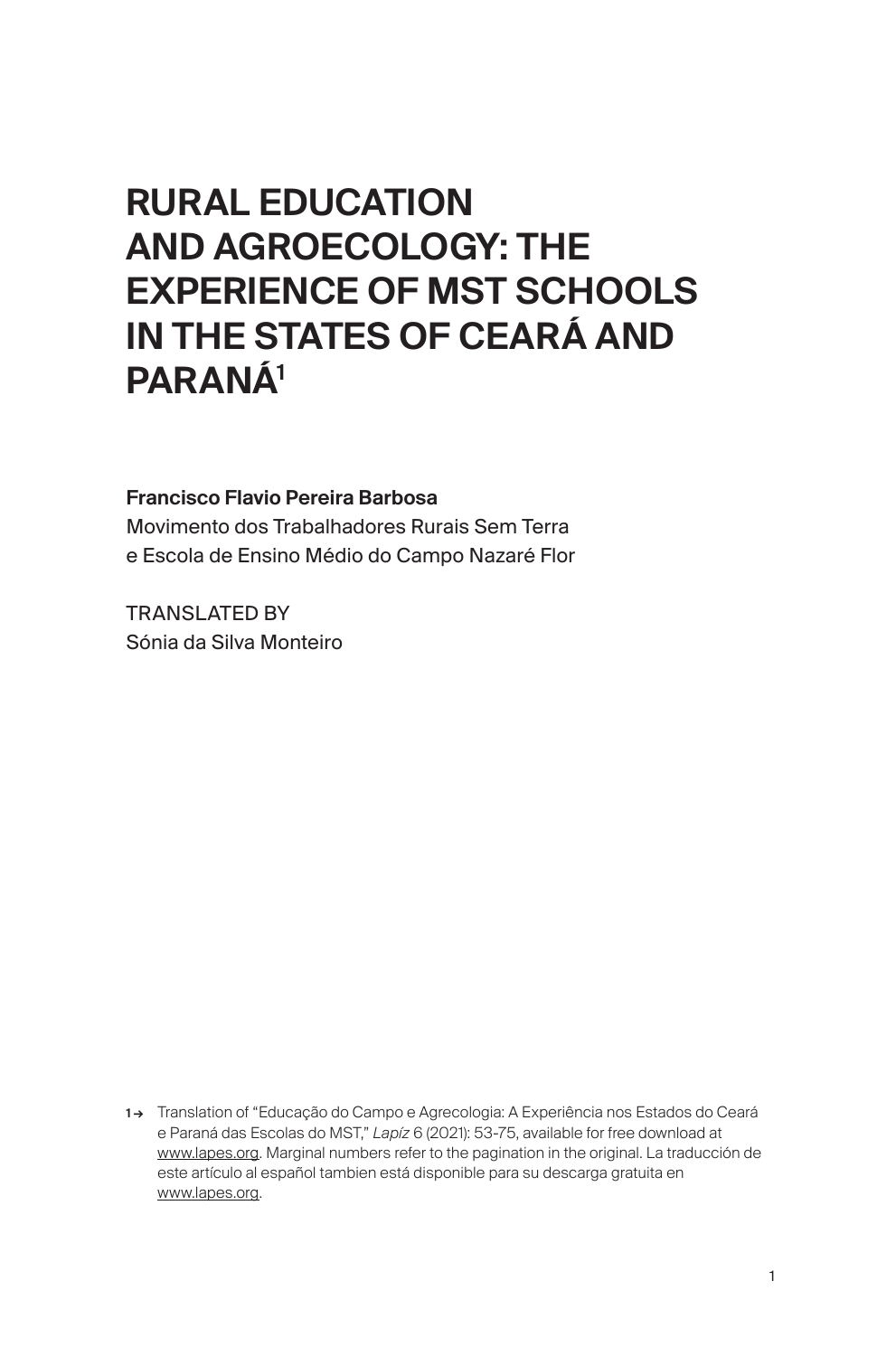## 1. INTRODUCTION

This research was developed in the Postgraduate Program in Agroecology and Sustainable Rural Development, at the Universidade Federal da Fronteira Sul (UFFS), in a thesis entitled "Rural Education and Agroecology: Production of Knowledge in the Rural Schools of Maria Nazaré de Sousa and Iraci Salete Strozak." The present article synthesizes a militant practice and collective experience shared by members of the Landless Workers' Movement (MST) in Ceará, who participated in a training course in which rural education and agroecology acquired a new meaning within an academic context.<sup>2</sup>

Over the last 10 years in Ceará, and over the last 20 years in Paraná, education efforts in rural middle and high schools located on settlements have developed intersectoral and interdisciplinary learning methods within the Education, Production, and Youth sectors of the MST. One such example of this work, developed in the Iraci Salete Strozak school in Rio Bonito do Iguaçu (PR), is discussed below.

It is important to emphasize that the aim of the present research is to add to the ongoing debate on the theoretical and practical work that occurs within the MST regarding issues related to agroecology, especially in the light of the ways in which the MST's work has been articulated internationally through Via Campesina. The increase in propaganda and marketing campaigns by agricultural multinationals, regulatory agencies such as the World Trade Organization (WTO), and national governments, has intensified the rural class struggle on an international scale.

Given geographically distinct realities and specific socio-political dimensions, we were confronted methodologically with a great challenge and a political task. However, it became possible to understand the curricular debate over introducing agroecology into the classroom space and into students' daily experiences through having

<sup>2→</sup> In 2000, the author was a part of Class I of the Magistério da Terra/Norte e Nordeste, called Elizabeth Teixeira. This course was a pioneer in forming agrarian reform educators and in granting qualifications to educational collectives. It was funded by the National Education Program in Agrarian Reform (PRONERA) in partnership with UFPB – Campus Bananeiras/PB. In 2009, the author continued in Class II of the Licenciatura em História-Programa Estudante Convênio para os Movimentos Sociais do Campo – PEC/MSC in the UFPB campus João Pessoa/PB.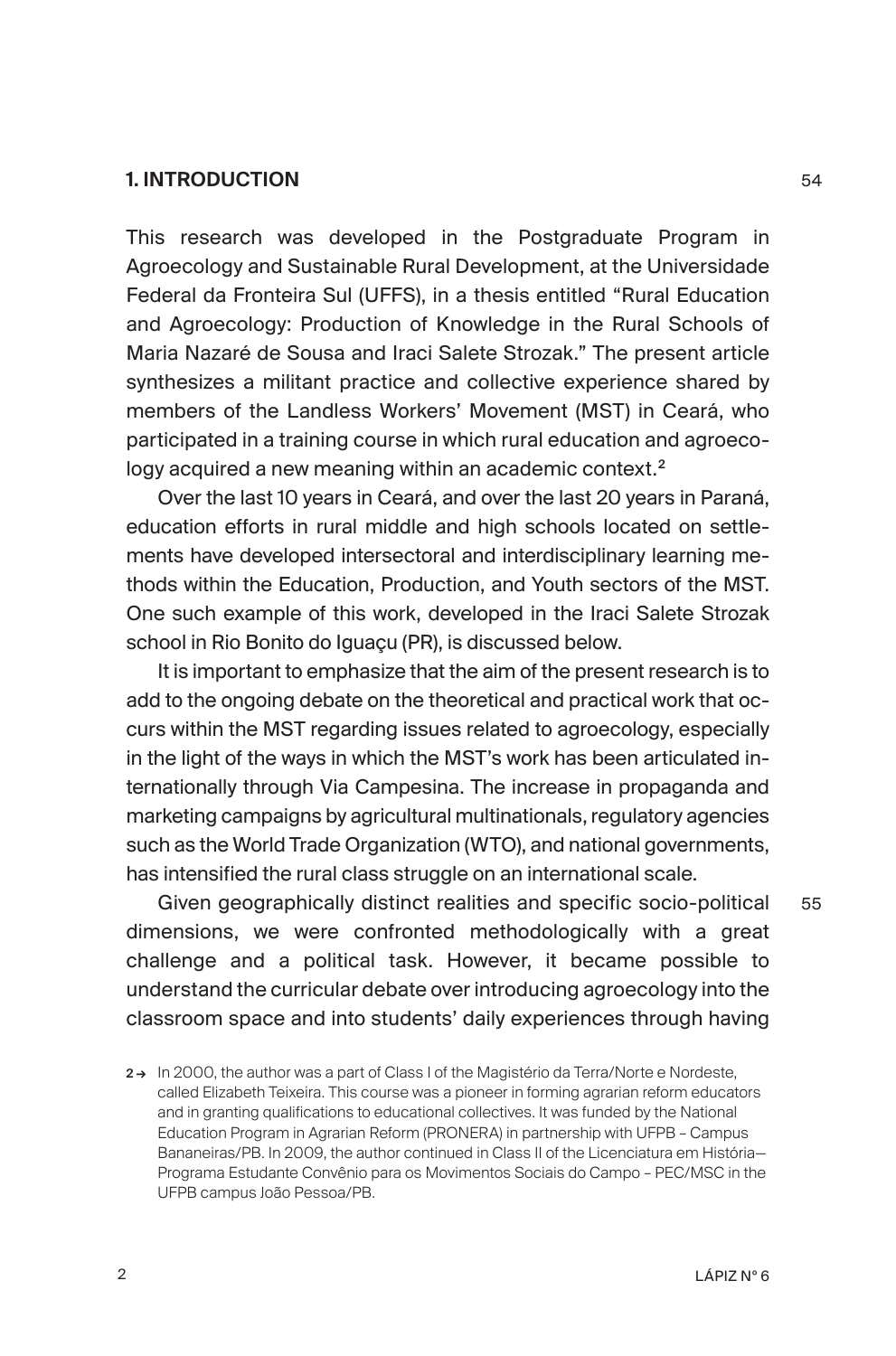them observe and learn about the conservation practices of environmental management. This understanding was enabled by reflections on the development of the practices in each school, and on their attempts to realize the goals of rural education.

Burgacov's studies on the *comparative method* maintain that it is the path and mechanism for identifying complex phenomena, such as the performance of organizations from different sectors or between organizations in the same sector.<sup>3</sup> In the present essay the research involves the study of the same organization in the same sector, Education in the MST. Following Blau, Burgacov also affirms that this methodology grounded on qualitative comparisons makes it possible to determine relationships between organizational attributes.<sup>4</sup> In essence, this paper seeks to identify those organizational attributes which can strengthen the political strategy of *cultivating camponesa* youth identity, to aid in the struggle for popular agrarian reform.

It is because of the desire to monitor the ongoing practices through participatory observation and the analysis of the school documents that this research is limited to the two school regions and their relations with the school community. This further enables reflections, learning outcomes, and possibilities of the pedagogical construction of practices to be identified. At the same time, it facilitates observing the effort to consolidate a rural education project, grounded on agroecology's productive matrix and the humanization of work through the teaching-learning of *camponesa* youth in the schools and their relations to the communities' daily life.

To carry out the field research, we delimited two educational and social regions of agrarian reform, one in Ceará and the other in Paraná. The first, in Ceará, is currently consolidating the monitoring of 12 centers/schools in the agrarian reform settlements. The Maria Nazaré de Sousa High School, at the Maceió settlement in Itapipoca (CE), was chosen because of the researcher's identification with the location and

56

<sup>3 →</sup> Sergio Bulgacov, "Estudos Comparativo e de Caso de Organizações de Estratégias," *Organizações & Sociedade* 5, no. 11. (Janeiro/Abril, 1998): 56, <https://portalseer.ufba.br/index.php/revistaoes/article/view/10375/7394>.

<sup>4 →</sup> Peter M. Blau, "The Comparative Study of Organizations," *ILR Review* 18, no.3 (April 1965): 323-338.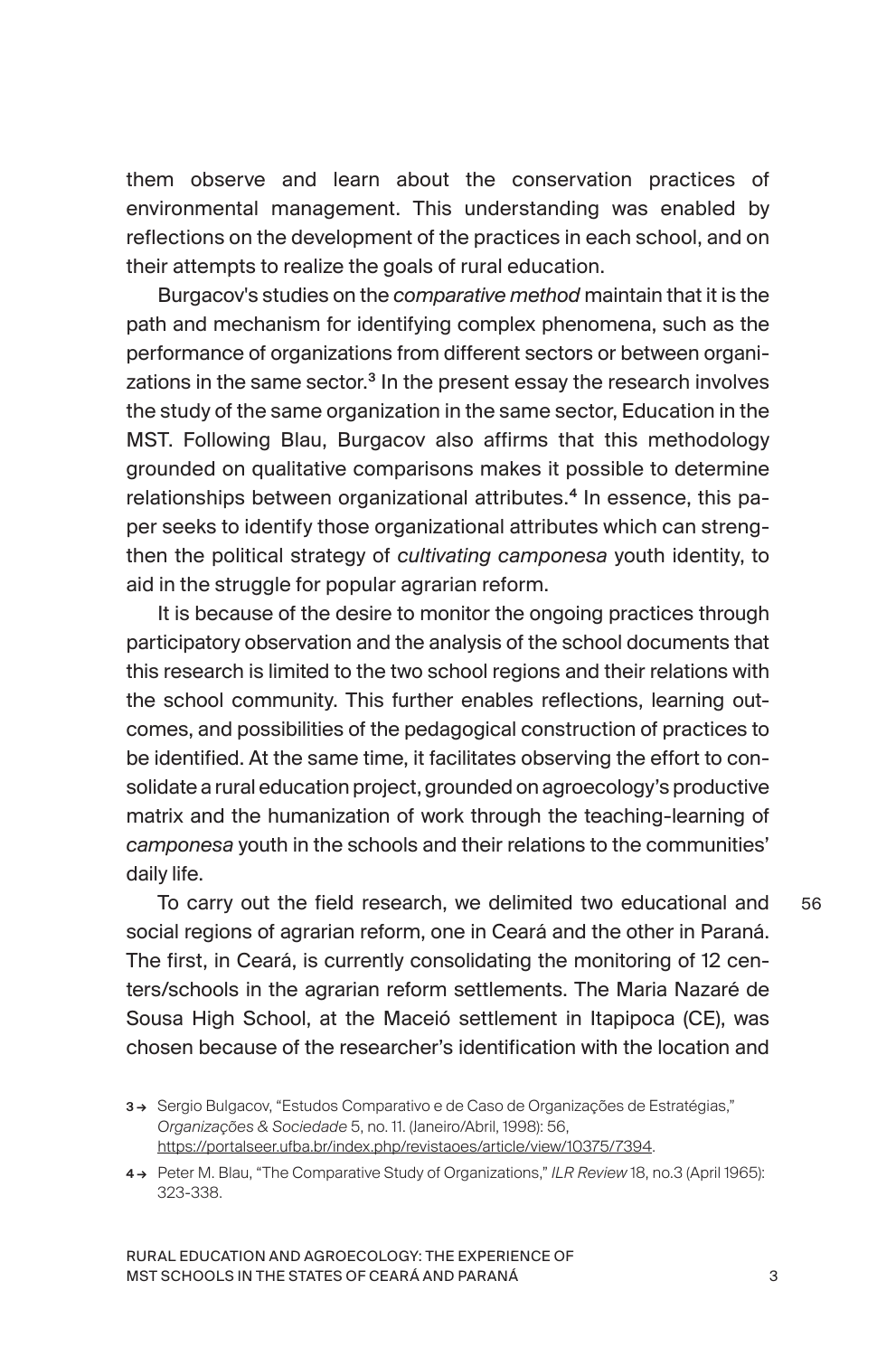his professional experience there as an educator and manager. The choice was also made based on the political gains made through sharing the experience with families, groups of young people, and cultural and training activities, among others. The second region included in the research is located in Paraná, at the state rural school Iraci Salete Strozak, chosen because of guidelines in the qualification exam, given that the University conducts outreach and research there. The similarities between the two regions and contexts was essential to highlight relevant dimensions in the practices and experiences of both approaches. In order to refine and support the analysis, we carried out bibliographic research on the theoretical categories and their respective authors: on Environmental History,<sup>5</sup> Sustainable Rural Development,<sup>6</sup> Agroecology,<sup>7</sup> Rural Education and Rural Schools,<sup>8</sup> and Agroecological Practices.<sup>9</sup>

As a research objective, we work with the aim of mapping and analyzing the experiences of agroecology practices developed in the investigated schools, emphasizing the production of agroecological

- 5 → John Bellamy Foster, *Marx's Ecology: Materialism and Nature* (New York: Monthly Review Press, 2000); John R. McNeill, *Something New Under the Sun: An Environmental History of the Twentieth Century World* (New York: W. W. Norton, 2000).
- 6 → Guilherme Costa Delgado, *Do capital financeiro da agricultura à economia do agronegócio: mudanças cíclicas em meio século* (Porto Alegre: Editora UFRGS, 2012); Sergio Schneider "Apresentação," *Sociologias*, 13, no. 27, (May/Aug 2011): 14-23.
- 7 → Carlos Armênio Khatounian, *A reconstrução ecológica da agricultura* (Botucatu: Agroecológica, 2001); Stephen R. Gliessman, *Agroecology: The Ecology of Sustainable Food Systems* 3rd ed. (New York: CRC Press, 2014); Moacir Roberto Darolt, "As principais correntes do movimento orgânico e suas particularidades", in *Agricultura Orgânica: inventando o futuro* (Londrina: IAPAR, 2002): 18-26.
- 8→ MST, "Caminhos da educação básica de nível médio para juventude das áreas de reforma agrária," in *Documento final do 1º seminário nacional sobre a educação básica de novel médio nas áreas de reforma agrária* (Luziânia – GO, 2006); Luiz Carlos Freitas, "A escola única do trabalho: explorando os caminhos de sua construção," in *Caminhos para transformação da escola: reflexão desde práticas da licenciatura em educação do campo*, ed. Roseli S. Caldart (São Paulo: Expressão Popular, 2010); Roseli S. Caldart, "Pedagogia do Movimento e Complexo de Estudo," in *Caminhos para transformação da escola: organização do trabalho pedagógico nas escolas do campo: ensaios sobre complexos de estudo*, ed. Roseli S. Caldart (São Paulo: Expressão Popular, 2015).
- 9 → Ana Maria Dubeux e Alzira Josefa de Sigueira Medeiros, "A construção de conhecimentos em agroecologia no semiárido brasileiro: intelectualidade e dialogo de saberes na sistematização de experiências," in *Agroecologia na convivência com o semiárido: Sistematização de experiências vividas, sentidas e aprendidas*, ed. Alzira Josefa de Siqueira Medeiros, Ana Maria Dubeux, e Maria Virginia Aguiar (Recife: Editora dos organizadores, 2015).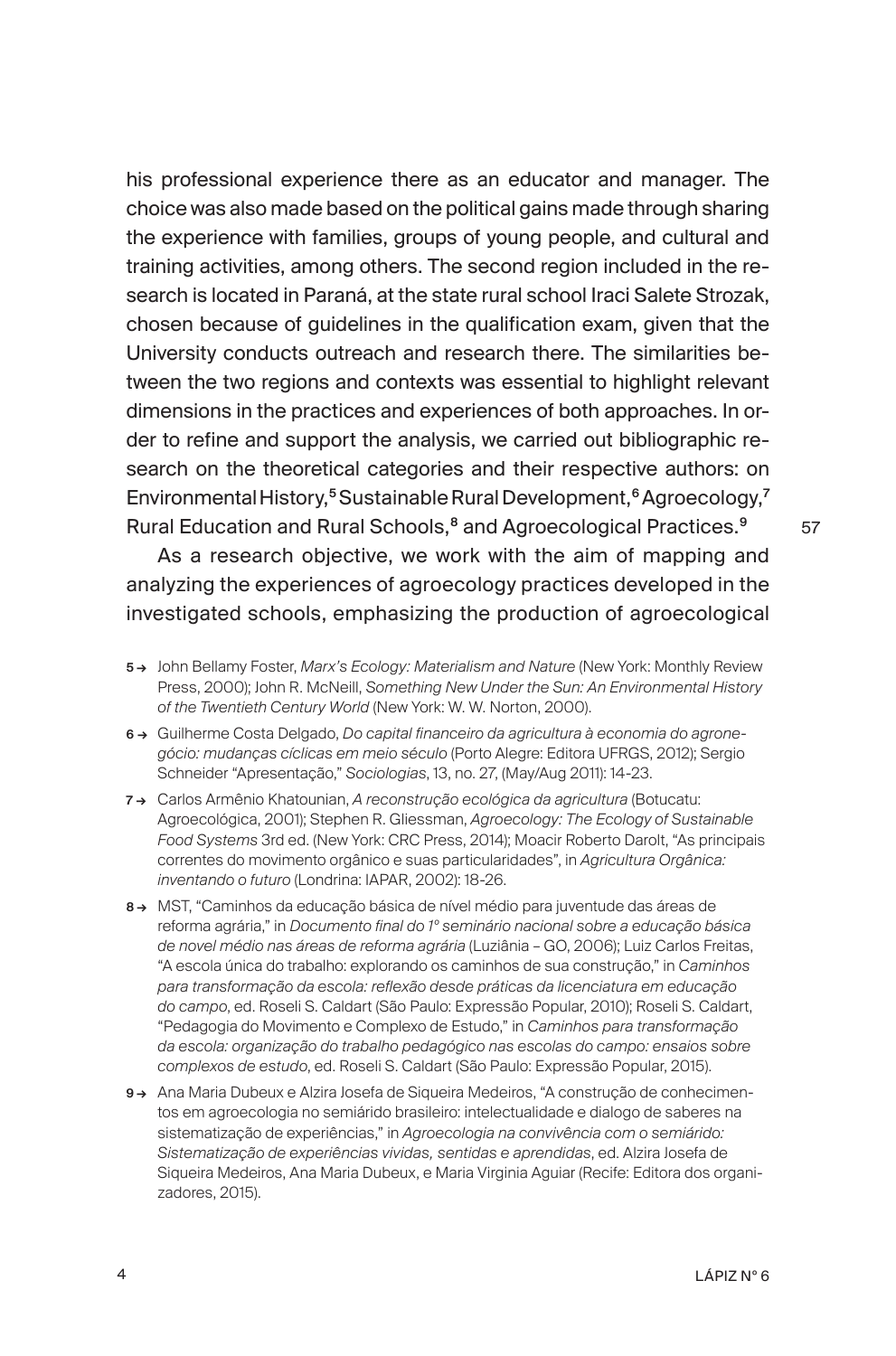knowledge in the school, meetings, experiences, and actions developed in both approaches. At Iraci Salete Strozak, we see interactive work with the community through exchanges, and meetings and experiences led by the school's Agroecology Center, which takes care of the school garden. At Maria Nazaré de Sousa, we see the approach of the integrative curricular component of the *Parte Diversificada da Organização do Trabalho e Técnicas Produtivas* (OTTP – Diversified Section of the Labor and Productive Techniques Organization), which is associated with practices that take place in the Experimental Field, an area of agroecological experimentation in the school.

Both approaches follow the path in the struggle for life in the community and attempt to recover the patterns of *camponesa* culture in its dimensions of mutual help and reciprocity, as is seen in the sharing of tasks and collective responsibilities. A methodology of popular education is organized on the basis of the Camp, taking into consideration a reality marked by illiteracy and the absence of school for young people and children without land.<sup>10</sup> Finally, we present the two school regions, fruits of the struggle and resistance on the land, with dreams of sharing and the desire for a world with justice and dignity. The struggle for schools in these regions involved a confrontation against the State for rights, since these rights were not recognized before the organization of the social movement. Breaking through fences, the MST conquered land, labor and schools, to provide literacy to people for the struggle and for life, in the defense of the popular agrarian reform and against agribusiness and its defenders.

The approaches of the two schools give us a sense of the pedagogical work of a group of educators, in the broad sense of the word, as the teacher Paulo Freire taught us so well. They work daily to transform the school, into a place for the formation and production of knowledge and writing of the people's *camponesa* culture.

The movement's pedagogy has taken over the school, but we

RURAL EDUCATION AND AGROECOLOGY: THE EXPERIENCE OF MST SCHOOLS IN THE STATES OF CEARÁ AND PARANÁ

<sup>10 →</sup> A wide range of studies and research can be found in the *Jornal Sem Terra*, as well as in the countless primers and documents generated as part of the permanent action of the educational sector of the MST. This should be noted here, since the construction of the Political and Pedagogical Projects of the schools studied in this text should be understood as part of the development of the right to education in the MST.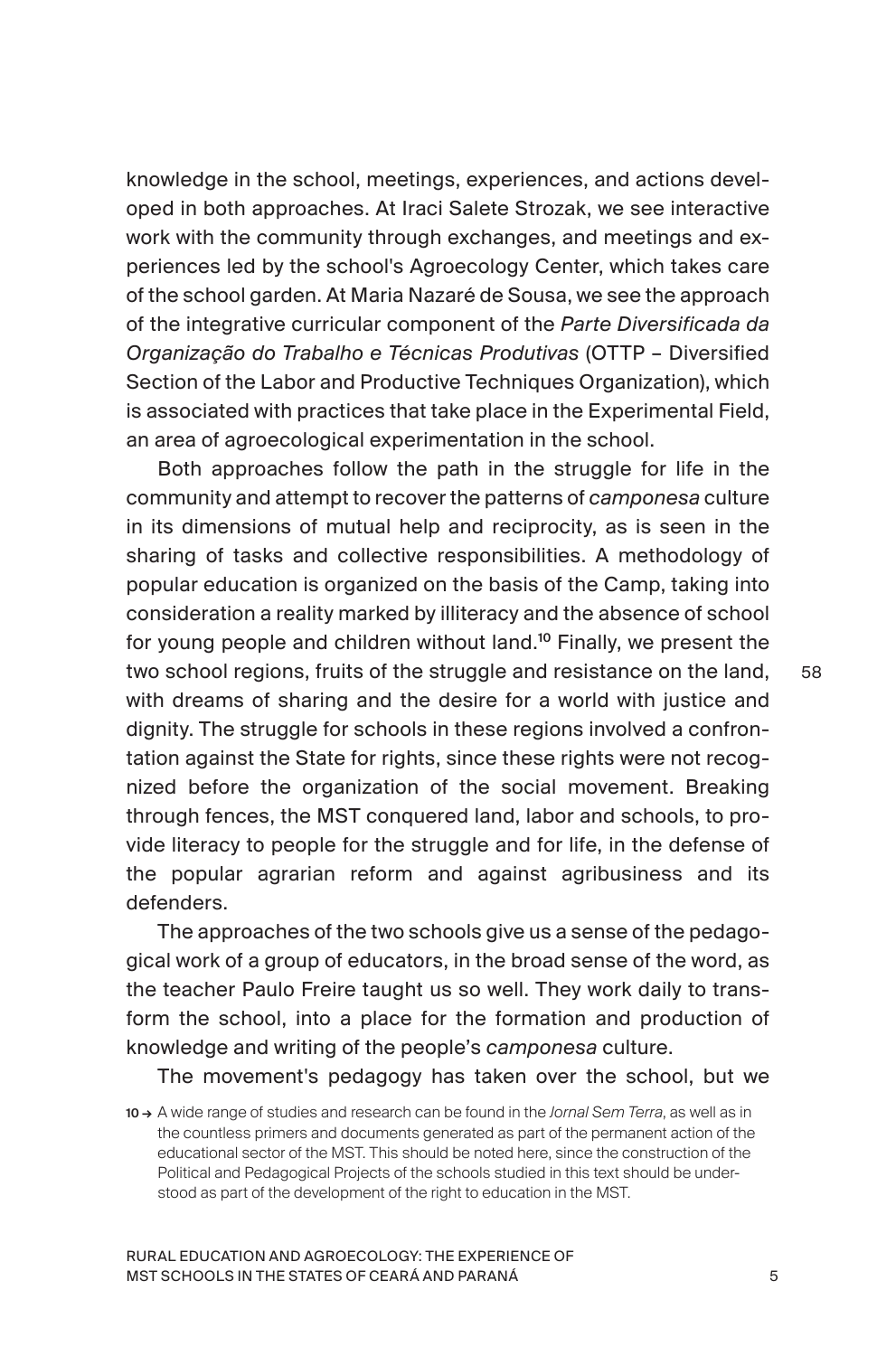must still fight against educational policies that turn students into mere quantitative equations. Our young people are much more than numbers: they are subjects with their own struggle and are heirs both to their own history and to the social and community memory of those who fought to conquer the land. We witness this constructive presence of history, when the majority of these young people continue to struggle to live in the countryside with dignity, in many situations such as in camps, in the resistance for the defense of popular agrarian reform.

We can thus affirm that ongoing practices are producing knowledge in agroecology, and that they are doing pedagogical work to advance the teaching-learning process of the students, far beyond the limits of the contractual time of education. In agroecology, they are working on tackling the harmful practices of agribusiness, and the MST, through its Education sector in connection with the other sectors, has been leading the process of training subjects within the scope of interdisciplinarity and integration.

## 2. ELEMENTS OF THE MST'S EDUCATIONAL PROPOSAL

During 2017, debate intensified on the approaches of the rural schools in the MST, given that its presence was now established in several regions of Brazil.<sup>11</sup> This debate started from a concrete need: to update the schools' political pedagogical projects. This expanded the meaning of the debate in view of two major axes of reflection defined in the sector of education and the movement as a whole. This expansion was made possible by the contents of history and memory, in connection with the construction of pedagogical principles; one came from updating the memory of the revolutionary process in Russia in 1917; the

6 LÁPIZ Nº 6

<sup>11 →</sup> We highlight the MST's Pedagogy National Course – Class V, with 224 participants, in São Mateus (ES), from January 16 to 30; the seminar *The Historical Construction of the Socialist Pedagogy: The Legacy of the Russian Revolution of 1917 and Current Challenges*, at the Florestan Fernandes National School (ENFF) in Guararema (SP), with 335 participants, from May 24 to May 27; Class II of the introductory course *Education in Agroecology in the Northeast*, in Paraíba, from July 3 to July 12; the *Legacy of Paulo Freire National Seminar*, in Caruaru (PE) with 200 participants, from September 18 to 22; and the Class II Agroecology Seminar in the Rural Schools of the South, held in Chapecó (SC), in partnership with INCRA and UFFS, from October 24 to October 26 with 120 participants.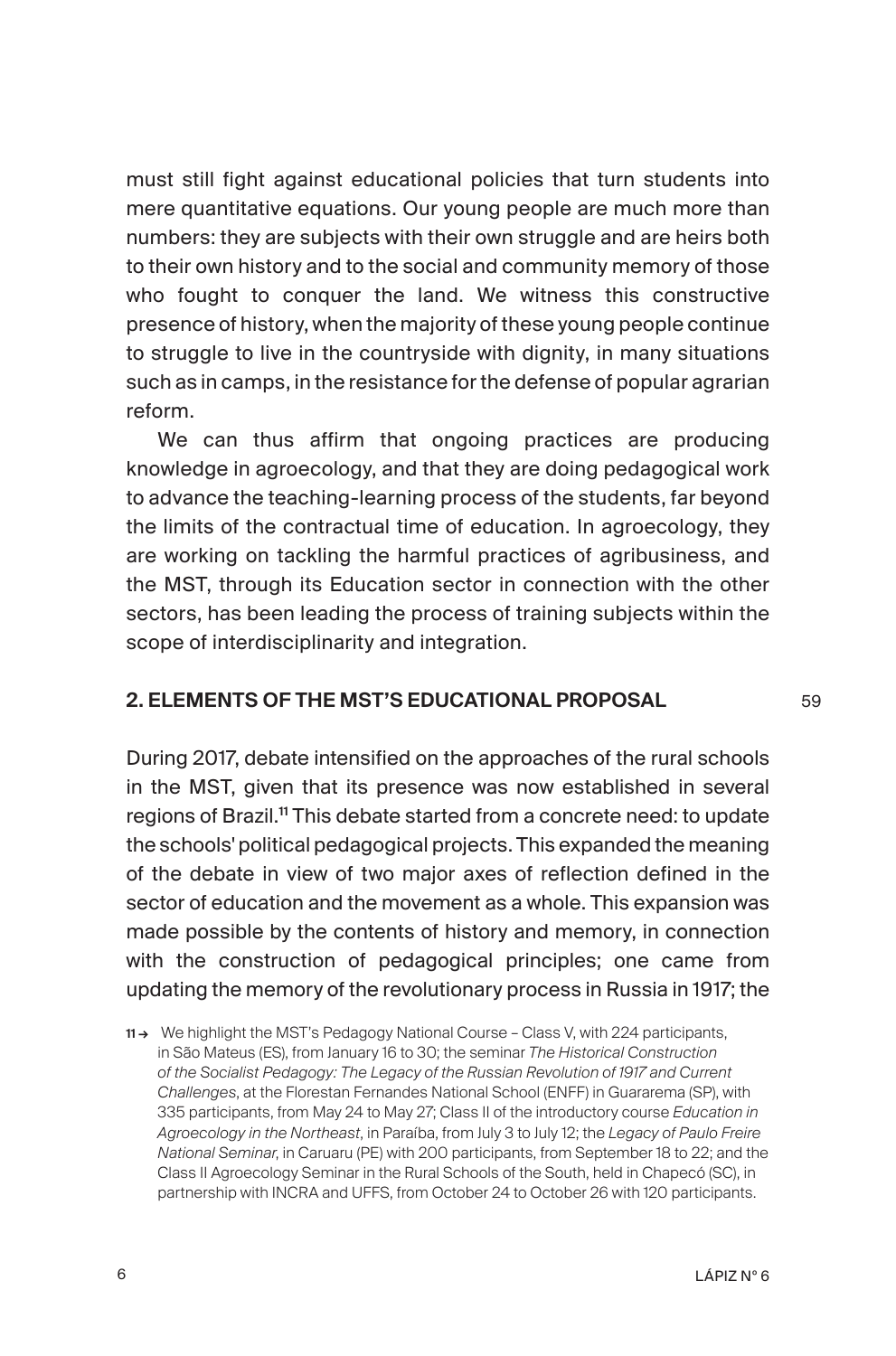second resulted from updating the legacy of Paulo Freire's pedagogy, twenty years after his death. In relation to the Russian revolution, the debates on socialist pedagogy brought together several experts to help think about the current challenges of rural education in Brazil.<sup>12</sup> In relation to Paulo Freire's legacy, in addition to debating and updating issues in the Pedagogy of the Land, attempts were made to strengthen the educational processes in the MST. This was also pursued in order to also reflect on the ideological tools used to deepen the 2016 coup in Brazil, as in the case of the fascist offensive called "school without a party [*escola sem partido*]."

One of the questions that guided some of the ongoing debates revolved around understanding the theoretical and philosophical bases that ground the current project of the capitalist school. In order to understand this issue, it is necessary to observe the movement of capital as it looks to extract an increasing profit rate. To do this, neoliberal measures are applied more deeply, as is the program to dismantle public policies valued in the republican promises of bourgeois democracy. This is what can be seen most recently in Brazil, with the approval of a wide range of measures that destroy the public sector: introducing the mechanisms of outsourcing, and the precariousness and privatization of public goods, especially those of health and education. In the case of education, the evidence indicates a deepening of the corporate model for higher education, with the presence of large conglomerates of educational enterprises, the counter-reforms aimed at middle and high school, such as the "school without party" project and the promotion of Distance Education (EAD).

In this context, the MST joins the working class in their struggle for the democratization of public education as a universal right, and deepens the debate surrounding education as a tool for social

12→ To discuss the current status of socialist pedagogy, an important seminar was held in São Paulo at the National School Florestan Fernandes. It aimed to debate central issues related to the struggle and construction of socialist pedagogy since the historical legacy of the Russian revolution of 1917, undeniably considered one of the most important historical events of the contemporary age. It also sought to identify the main challenges of human formation in the confrontation between capital and work at the present moment. This seminar led to the publication of the edited collection Roseli S. Caldart and Rafael Villas Bôas (eds.), *Pedagogia Socialista: legado da revolução de 1917 e desafios atuais* (São Paulo: Expressão Popular, 2017).

RURAL EDUCATION AND AGROECOLOGY: THE EXPERIENCE OF MST SCHOOLS IN THE STATES OF CEARÁ AND PARANÁ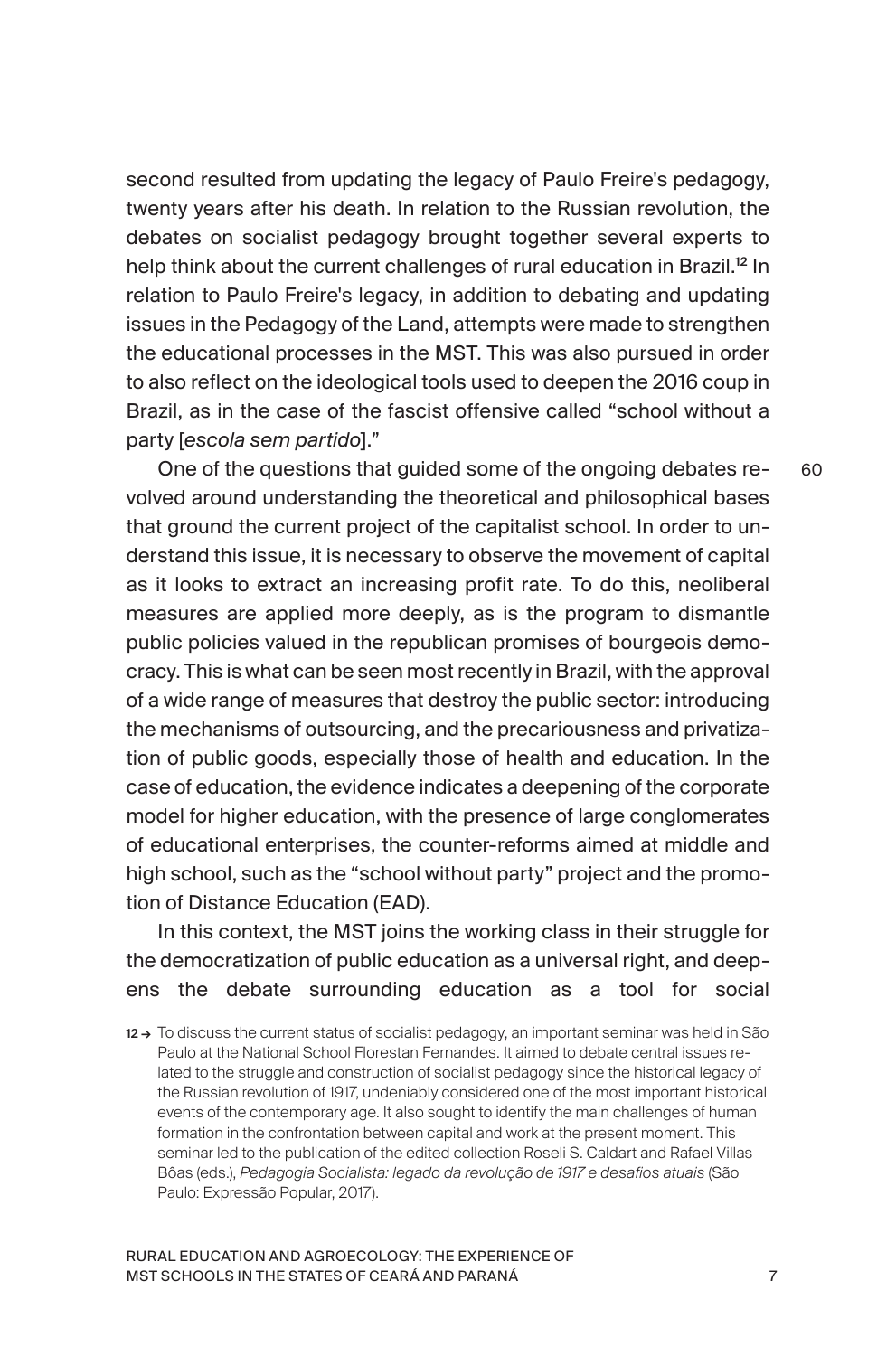transformation, with multifaceted education, having labor as an educational principle. In theoretical terms, the challenge is to know and update historical approaches and learn from socialist pedagogy. In this sense, and in terms of rural education, the path points towards the creation of educational spaces of resistance, as opposed to the abstract space that promotes homogeneity and social accommodation. The path also points to the need to advance in the processes of critique and self-evaluation in ongoing practices, in order to overcome the obstacles faced.<sup>13</sup>

The history of the struggle for education in the MST is associated with the struggle for land and dignity. The record of the MST's history shows that since the beginning of the organization, the struggle for the right to education has been continuous, with the Itinerant School constructed at the first camps. According to one of the educators from the time of the occupation at Encruzilhada Natalino,<sup>14</sup> *the challenge was to explain to these young people why they were living in a camp, to organize them into groups, to sing, run, live with them...*<sup>15</sup> At the camp, the struggle for land was concomitant with families demanding that children and adolescents have the right to education and schools, and the right to exercise citizenship often denied to the rural workers whose lives are punctuated by the absence of social rights. Now, through the struggle and collective organization, the MST seeks the realization of these rights, understood as fundamental to the new social form of life in community.

In this sense, the debate on education in the MST has been present since its beginning, when the need for schooling and education of the

- 13 → Some of the ideas developed here are based on the lecture "Education, School and Class Struggle: Historical Process and Educational Purposes," given by Professor Célia Regina Vendramini (UFSC), in August 2017, at the meeting for the preparation of the Political and Pedagogical Projects, Juazeiro (BA).
- 14→ In 1981, Gaucho settlers camped in Encruzilhada Natalino and inaugurated a "new" phase of the fight for land in our country. Occupation and camping are the ways the landless people pressed the government to solve the agrarian problem, which each day was becoming more profound. This "new" way of organizing in order to make their claims would fuel the constitution of the MST in Brazil.
- 15 → Roselie S. Caldart and Bernadete Schwaab, "Nossa luta é nossa escola: a educação das crianças nos acampamentos e assentamentos," in MST, *Dossiê MST Escola Documentos e Estudos 1990 – 2001* (São Paulo: Expressão Popular, 2005), 13.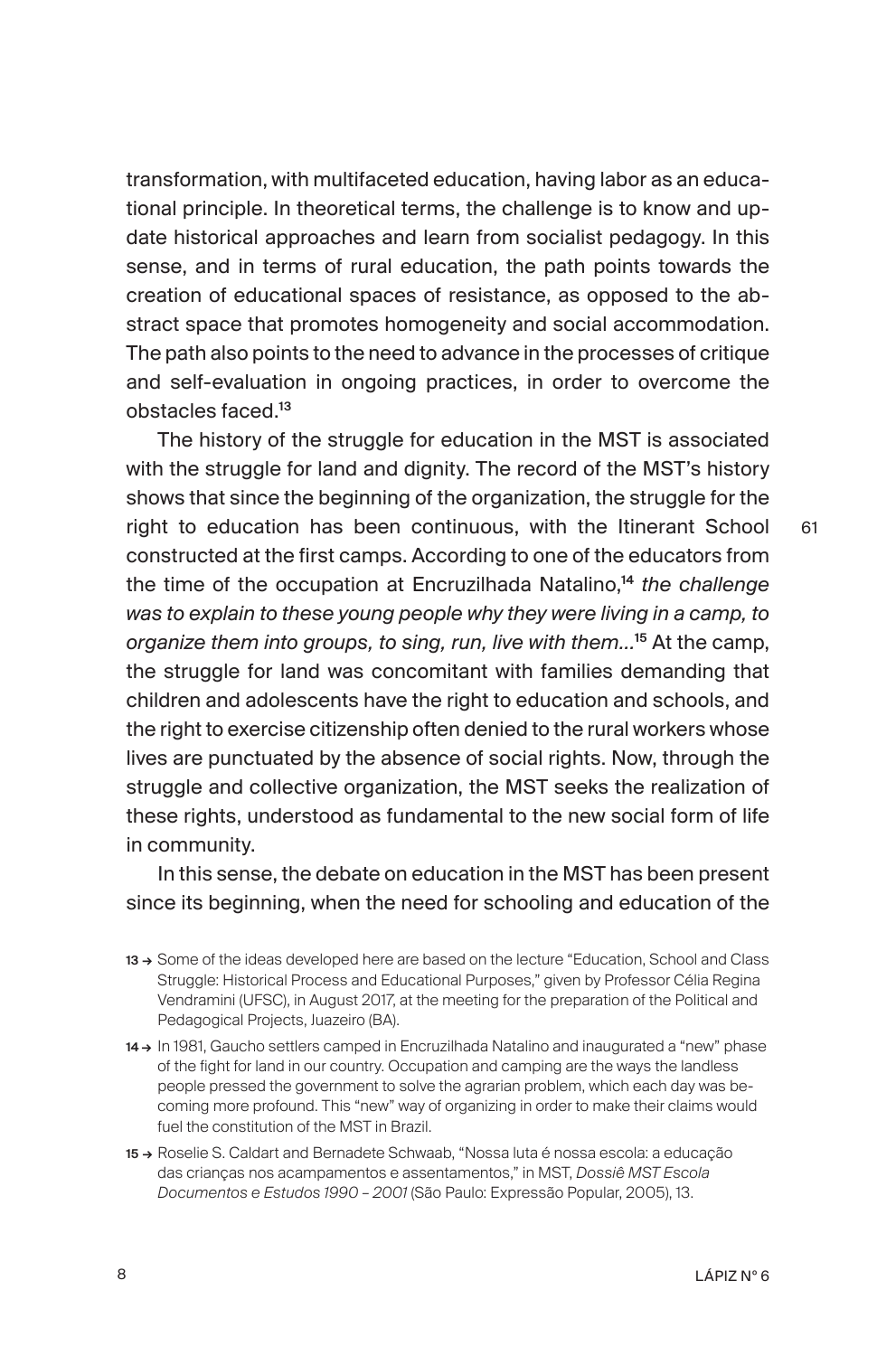landless people, through an appropriate pedagogy, was identified. Therefore, the MST makes the continuous effort of forming new subjects part of its daily work, based on the experience of struggle of men and women seeking to overcome their former life. This was a life without rights, bound to the subjection of the land ownership system, which left marks on each individual. Today, the construction of new paths based on dignity and social justice is sought collectively.

As a result, the mechanisms for a culture of resistance have been built, confronting the serious social problem of illiteracy and ignorance regarding rights. Such is the way in which one tries to forge new emancipatory values, and work against hegemonic ones, refusing the capitalist system's worldview based on individualism, self-interest and competition. The education in the MST aims to provide landless youth with the love for study and work as a way to build their autonomy as subjects with rights.

62

According to the final document of the First National Seminar on Basic Education for Middle and High School Levels in the Areas of Agrarian Reform,<sup>16</sup> rural schools must be "more than schools" when they make themselves a sociocultural focal point of the community:

either by being involved in solving local problems and allowing students to advance in scientific knowledge by taking ownership of technologies and in their capacity for concretely intervening in reality; or by offering opportunities for social interaction, for recovering the memory of families, or opportunities for contact with books, films, debates, and diverse cultural expressions.<sup>17</sup>

Those students' acts of appropriation share, as their premise, a pedagogy that asserts itself in order to carry out the necessary transformations in rural schools. Accordingly, the same document lists as

<sup>16 →</sup> Seminar held in Luziânia (GO), September 18 to 22, 2006. This event gathered 500 participants, including educators, managers and representatives of Via Campesina Brazil organizations (MAB, MPA, MMC, PJR), as well as guests from universities and municipal Departments of Education.

<sup>17→</sup> MST, "Caminhos da educação básica de nível médio para juventude das áreas de reforma agrária," 10.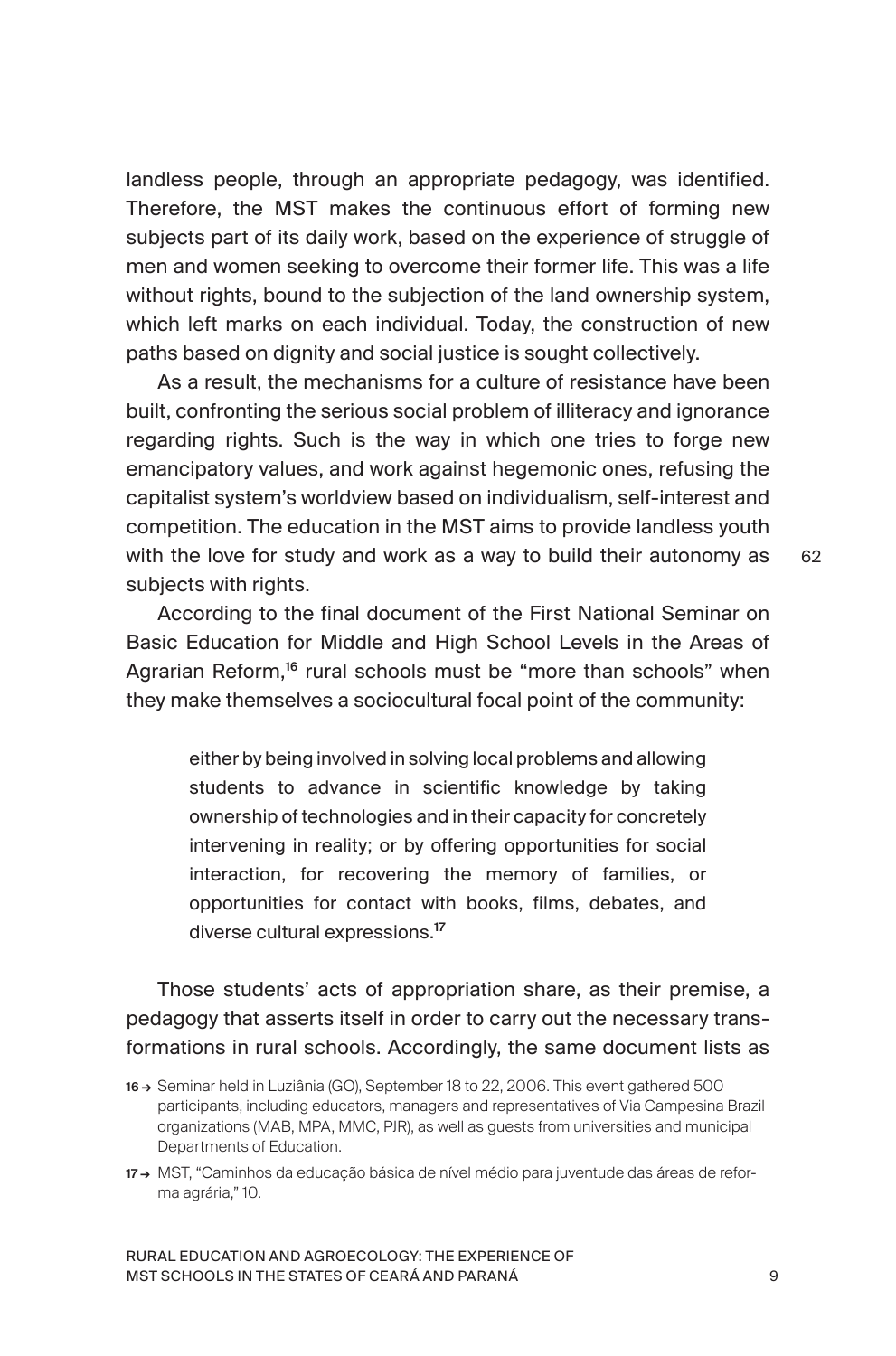its foundations:

a) reality as the basis for the production of knowledge and study as training for the critical reading of reality, formation of a worldview, intellectual emancipation and exercise of a reflexive examination of the different dimensions of human life; b) education for work and through work; c) participation in processes of democratic management that include the challenge of student self-organization and the building of an educational collectivity; d) collective work and the continuous training of educators.<sup>18</sup>

Because of the demands of the Movement, establishing the school was a struggle in the first camps. However, once the first schools were founded, some challenges emerged regarding the education proposal. These were generated by the dialogues and debates with settlers and campers, and mediated by readings of Paulo Freire's pedagogy and other models of education as an emancipatory practice. The main challenge lay in the fundamental differences between the current form of traditional education and the proposal of popular education, as mentioned in one of the main documents<sup>19</sup> of the MST's education sector for the formation period in 1987. Regarding this challenge: 63

The traditional school aims to keep the dominant classes in power, preserving the current order of society; popular education seeks to transform this social reality, not through persuasion or imposing ideas, but by raising awareness, through the concrete reality, experiences, practices, existing knowledge, deepening that knowledge, looking at causes, analyzing, always returning to practices, tasks and commitments.<sup>20</sup>

18 → Ibid., 11.

<sup>19 →</sup> Summary document of the 1st Seminário Nacional de Educação em Assentamentos, São Mateus (ES), July 27 to 30, 1987.

<sup>20 →</sup> MST, "Dossiê Educação," *Caderno de Educação* 14 (2017): 10.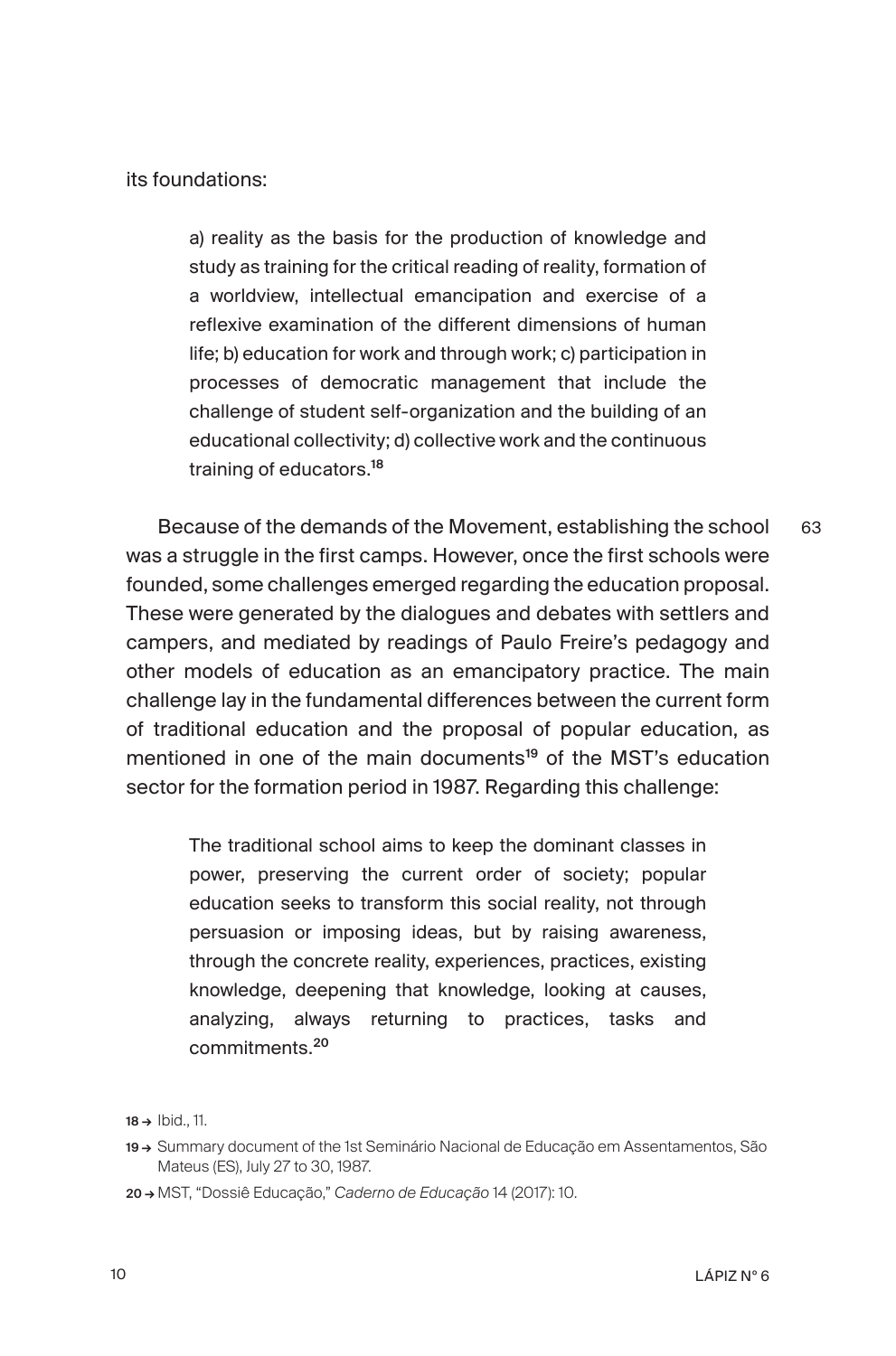In building the MST's education sector, two major issues challenged the collective. The first was to normalize and systematize ongoing practices, mainly in Santa Catarina and Espírito Santo. The second was the need to generate consensus on the MST's popular education proposal for settlements, one based on a common methodology to be adopted in other regions of the country. Powered by the energy of the Movement, connected to the social and political struggle for access to education and a new type of school, it was a matter of observing the reality of the families who had camped and settled. In this sense, the demands' agenda took into account significant absences: trained educators; material and human resources; spaces suitable for the functioning of schools; as well as the presence of governmental interference preventing further implementation of the popular education proposal.

Examining the documents prepared by the MST's education sector shows us a set of questions related to educational practices and the kind of school required for social transformation. The first question is: *Which school do we want for the settlements?* This issue arises from understanding the settlement as a concrete way to territorialize the struggle for agrarian reform, and, in this, to expand the agenda of the demands, placing education as one of the main demands in constructing the autonomy of the settlers as subjects of rights. Hence, the school, taken as a historical demand of the struggle, must be guided by a conception of education resulting from the changing reality. Here the dialectical perspective of cooperative learning and teaching mediates the social roles shared between educators and students. In sum, "a school that seeks a new man and a new woman, for a new society and a new world."<sup>21</sup>

In 1990, the MST formulated the basic features of the Movement's education proposal for the schools of the settlements and camps. Of these features, we highlight a diagnosis of schools in the settlements as a "space for the systematic and scientific education of new generations, strengthening the foundation of their knowledge" in order to deepen strategies of organization and struggle.

21→ MST, "Caminhos da educação básica de nível médio para juventude das áreas de reforma agrária," 31.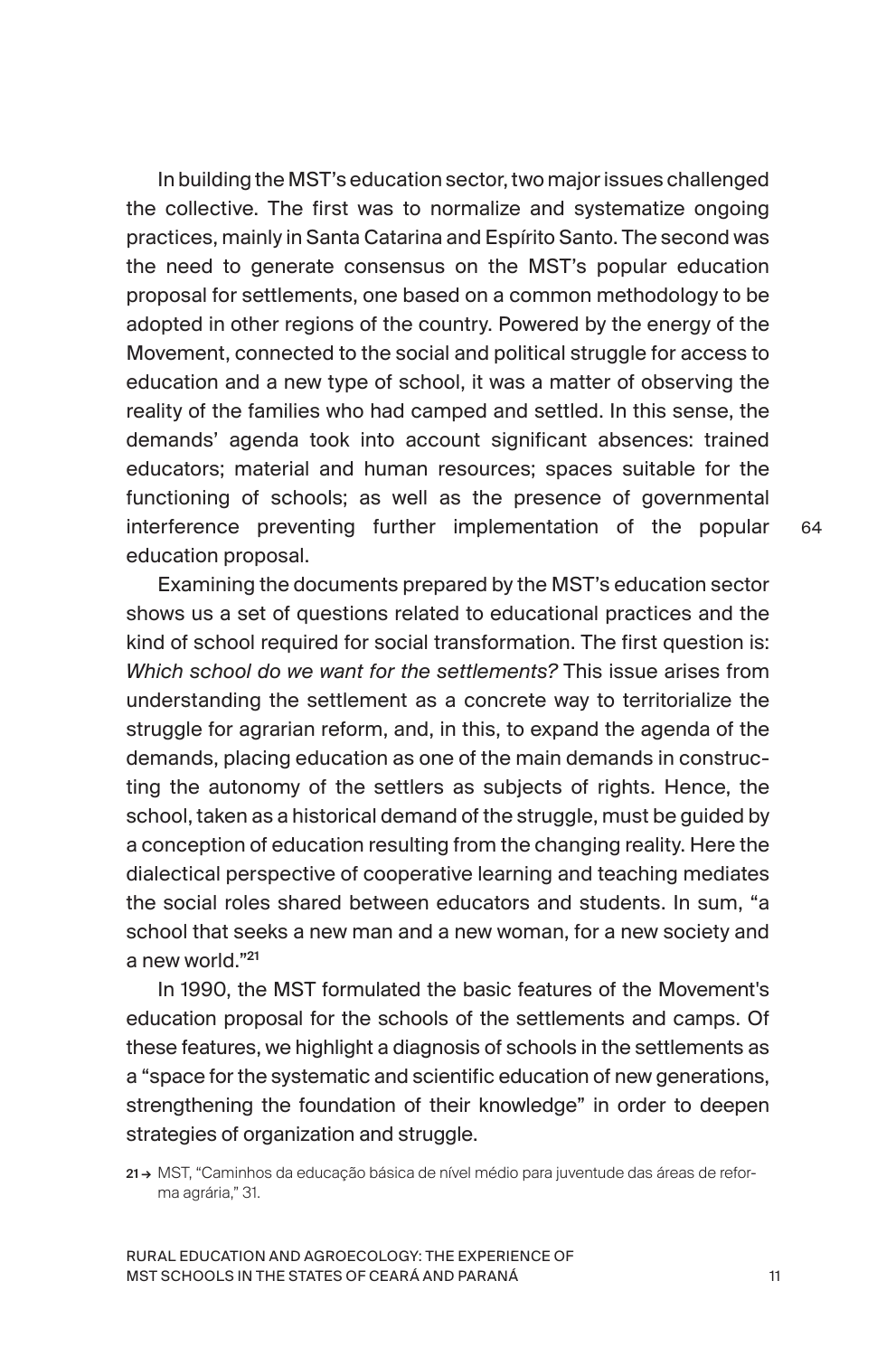A reading of that time places the history of the struggle for school in the MST in two major periods, which are not delimited by strict dates, but by a certain convergence in actions. The first period runs until 1984 – the genesis of the foundation – and *flies under the flag: In the fight for land, education is a necessity*. In other words, it was a phase of resistance and creation in the Movement's way of being, developing the characteristics of the social pedagogy of struggle, grounded on the political need to transform society and to build new social forms based on solidarity, communion, and social justice. The second period – 1985 to 1990 – *is guided by the need for education when trying out alternative solutions.*  That is, it seeks to give structure to an education proposal, based on principles and values for a school committed to the agrarian reform proposal and in recognition of the class struggle in the countryside. We can then understand the relationship between education in the MST and the strategies for organizing production, exercising cooperation and sustainability in the regions conquered.

According to Bernadete, one of the coordinators at the time from the education sector in Rio Grande do Sul, the sector's main goal during the 1990s was to ensure that the school followed the debate about cooperation,<sup>22</sup> and that these experiences constituted the core of the relationship between school and production in the settlements.<sup>23</sup>

Among the pedagogical principles that guide the assumptions of education as a practice in the MST, we highlight that for the school to be truly educational it must be:

# integrated in the settlement's organization. That is, the process of forming knowledge that is developed in the school

- 22→ "The application of cooperation to the labor process allows: a) a reduction in the time needed to produce a certain product, in other words, more products are made in less time, since it is possible to distribute the various operations among different workers and thus execute them simultaneously, reducing the time needed to produce the total product; b) an extension of the space in which the work can be carried out; c) a production increase in a shorter time and reduced space of action (as in the case of agriculture)." Pedro Ivan Christoffoli, "Cooperação Agrícola," in *Dicionário da Educação do Campo*, ed. Roseli S. Caldart, Isabel Pereira, Paulo Alentejano, and Gaudêncio Frigotto (São Paulo: Expressão Popular, 2012), 159-60.
- 23 → MST, "Caminhos da educação básica de nível médio para juventude das áreas de reforma agrária," 24. Caldart and Schwaab, "Nossa luta é nossa escola."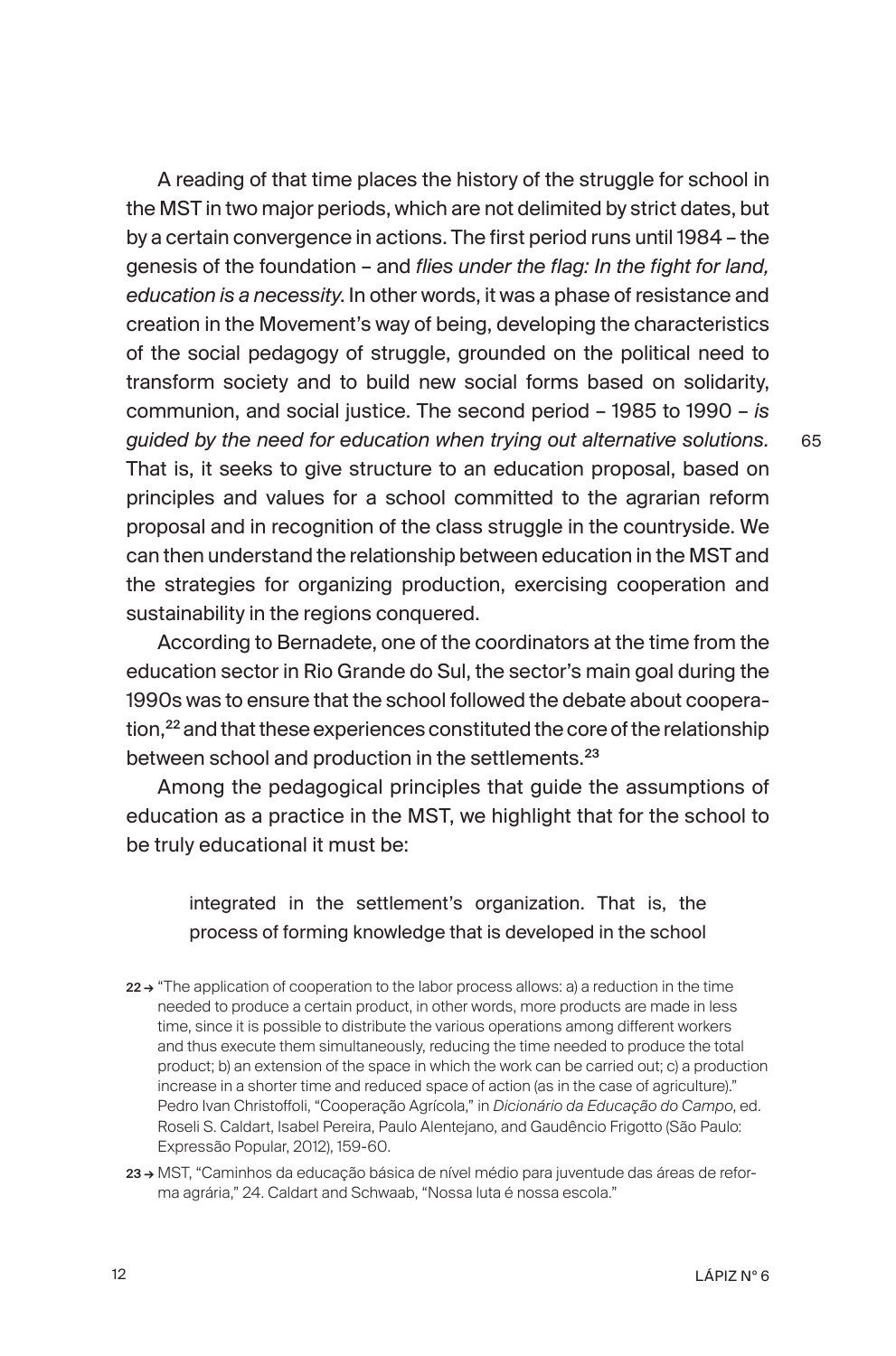must have a direct relationship with the reality that is experienced there; settlers must take over the school, by collectively taking part in decision-making regarding its organization, functioning and pedagogical processes; in settlement schools, it is fundamental to emphasize at the same time the issue of labor, starting from the practical experience of production in the settlement and providing scientific and technological preparation that helps to advance the group's productive and organizational practice.<sup>24</sup>

In this context, education in the MST has been challenged to break the paradigm of the traditional school, and for that reason, the curriculum is the 'heart' of the school, and must be built and continually assessed so as to verify that it meets the objectives outlined in the organization's policies. While historicizing the construction process of the Movement's pedagogy, Caldart affirms that the struggle to transform the school did not happen because of the school's objectives in themselves, but because of the goal of forming concrete subjects, for whom the transformation of the school was won in the struggles of the movement:

Since then, we have claimed that it is necessary to train landless militants, who can continue the struggle for land and agrarian reform, as well as more broadly continue the collective struggles for the transformation of society. These militants need to be trained as workers capable of dealing with the challenges of production in the conquered areas, in order to carry out new social and economic relations (collective land ownership, cooperative work, building communal agro-villages), which in turn inform the perspective of the larger struggle.<sup>25</sup>

According to Camini's reflection,<sup>26</sup> we want a public school in the

24 → MST, "Dossiê Educação," 27.

25 → Caldart, "Pedagogia do Movimento e Complexo de Estudo," 22.

26 → Isabela Camini, "Palestra – A educação no Movimento do Trabalhadores Rurais Sem

RURAL EDUCATION AND AGROECOLOGY: THE EXPERIENCE OF MST SCHOOLS IN THE STATES OF CEARÁ AND PARANÁ

66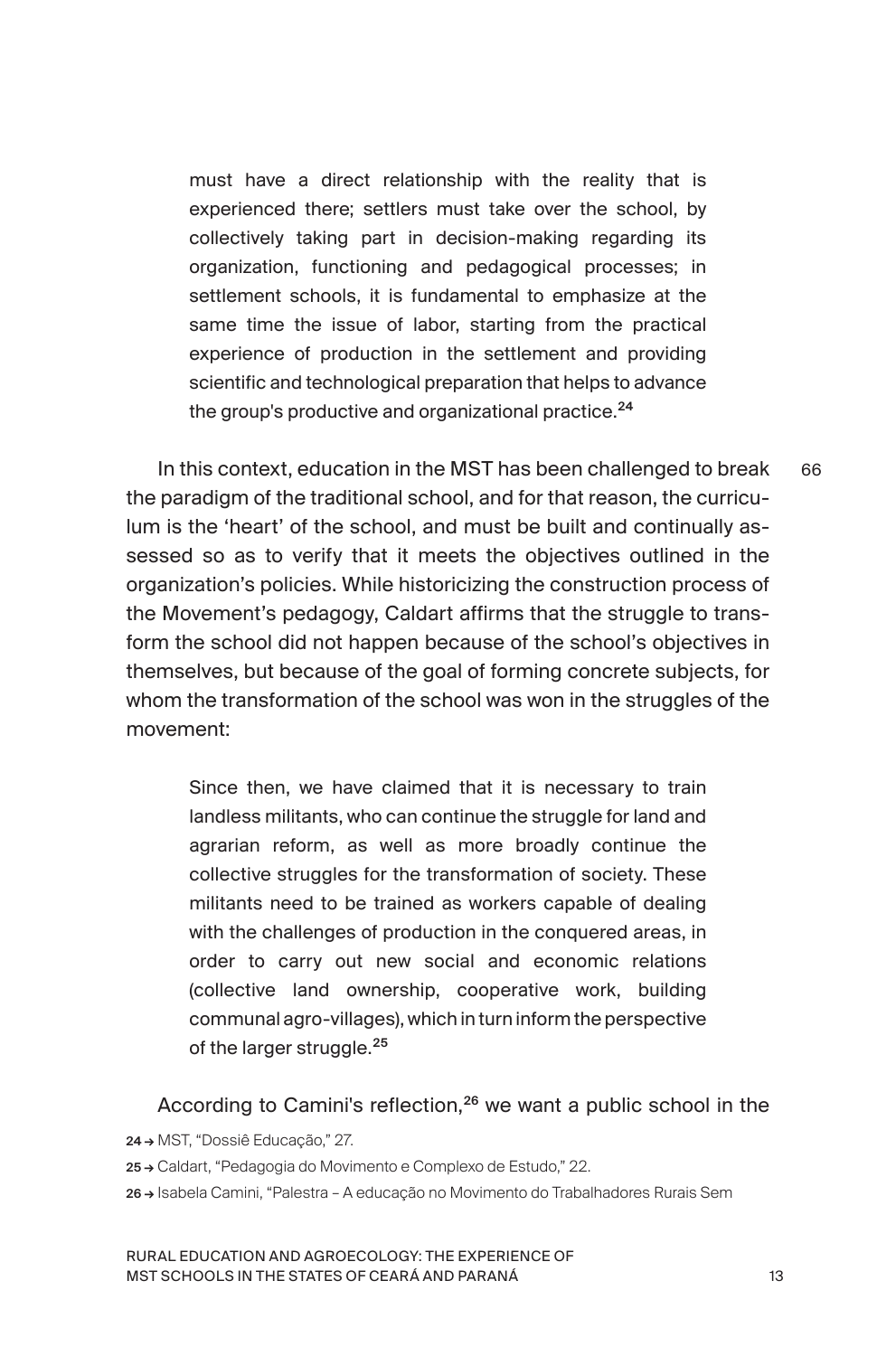countryside and for the countryside, close to those who want to live, work and build a dignified life. A school that values the knowledge of the people, respects the reality of children, a school that is different in its planning, curriculum, assessment, educational time, and teacher training, and whose community participates in all phases of the educational process.

According to the Political and Pedagogical Project (PPP) of the Iraci Salete Strozak school, rural education was born out of the "need for a school that would meet the goals of the rural people, of a transformative logic, from whose practices and reflections one can understand and create education based on humanizing principles, always focused on social transformation."<sup>27</sup>

In this sense, the process of preparing and formulating the curriculum is connected to the active participation of the community, and the school is created dynamically and in struggle. This is the case of the rural schools in Ceará where we observed some successes, such as the expansion of the school curriculum, incorporating the curricular component of the diversified base, including Projects, Studies and Research (PEP, for its acronym in Portuguese), Community Social Practices (PSC, for its acronym in Portuguese) and Organization, Labor and Productive Techniques (OTTP, for its acronym in Portuguese). Regarding the latter, the present research focuses its attention on the curriculum and course plan, as well as the levels of interaction between theory and practice in the school and within the community. The OTTP's curriculum is based on agroecology as a productive model and guide for the world of labor. In the school that was studied, we observed a space for experiments, in which students, through a guided praxis, developed the habits of agricultural research oriented towards the reality of the region's agro-ecosystems.

Terra (MST)", *Jornado de Educação Popular* 1 (2007): 41.

27→ Paraná, Governo do Estado, "Resolução 714/99," Documento de criação do colégio Iraci Salete Strozak, published in the Diário Oficial do Estado on 04/02/1999.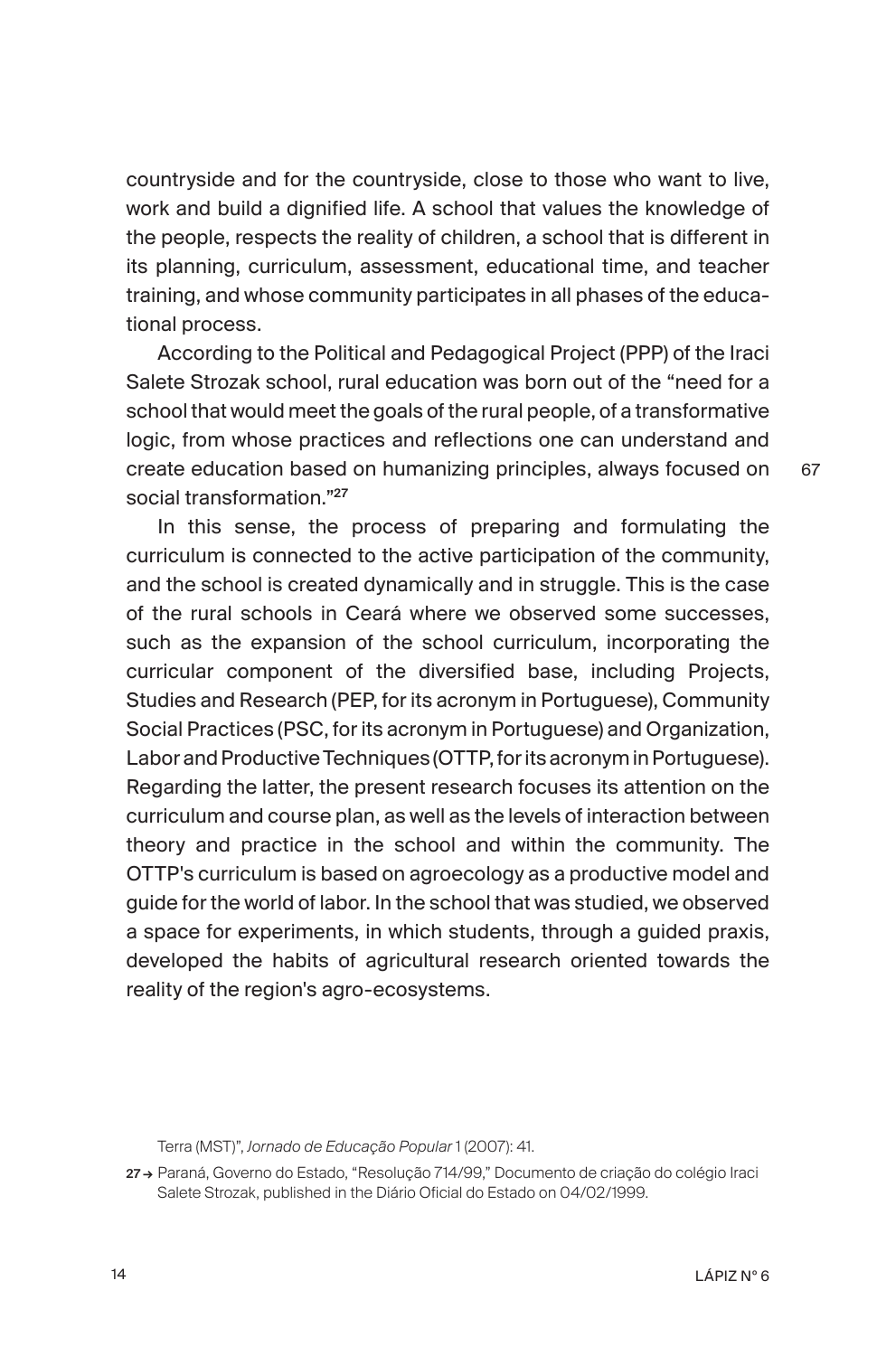## 3. THE EXPERIENCE OF AN EDUCATION PRACTICE IN AGROECOLOGY AND FOOD SOVEREIGNTY

Informed by debates on education in agroecology, the MST has made an effort in recent years to understand the importance of this approach for the process of the humanizing formation of subjects. In Brazil's southern region, the topic has increasingly gained momentum, with annual seminars debating and deepening the theme, and guiding the work in schools engaging this approach in agroecology. In the Northeast region it has been the same: schools training students in agroecology have marked a milestone in the articulation of experiences and the exchange of knowledge.

We here recall the seminar "Education in Agroecology in Rural Schools," held in 2016 in Veranópolis, in Rio Grande do Sul, highlighting the main points related to the central theme of this text. According to the basic organizational documents of this seminar, its objectives were: to establish an understanding of the basic elements of the concept of agroecology in relation to the class struggle in the countryside's current moment and the demands of training new generations; to deepen the understanding of the main foundations of our educational project and our concept of school; to discuss the political and pedagogical importance of developing processes of education in agroecology in rural schools; to discuss the content and form for building relationships between agroecology, education, school and the socially productive work of new generations; to normalize and discuss on-going educational practices in agroecology; to start building guidelines for a program of study in agroecology in rural schools, connecting specific practices and content to the study of the natural sciences and society in the different stages of elementary and high school; and to adopt lines of action to enhance the national cultural day "Healthy Eating: A Right for All!" in schools.<sup>28</sup>

28→ The seminar "Education in Agroecology in Rural Schools," held from June 16 to 18, 2016. at the Josué de Castro Institute of Education, Veranópolis (RS), was promoted by the MST in partnership with the Dean of the Federal University Fronteira Sul Extension (UFFS). The seminar involved educators from elementary and high schools in the southern region of Brazil's camps and settlements, including pedagogical coordinators and natural and social science teachers; coordinators of State education sectors; some agrarian science professionals with training in agroecology, who work in the settlements and/or in rural schools; organic advisors from the education sector; the political-pedagogical group of

RURAL EDUCATION AND AGROECOLOGY: THE EXPERIENCE OF MST SCHOOLS IN THE STATES OF CEARÁ AND PARANÁ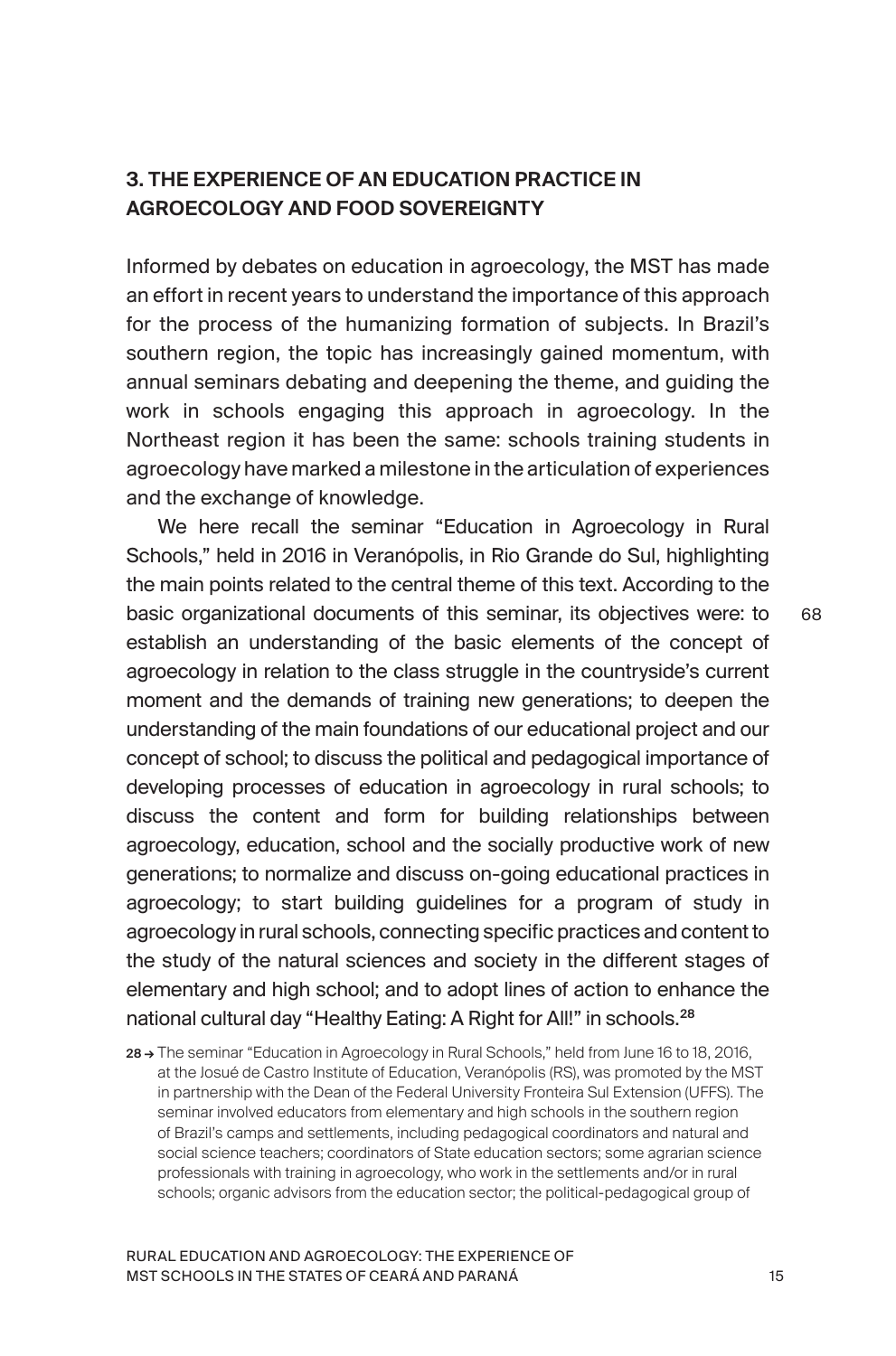In this research, we highlight, among the seminar's discussions, the education foundations approach and the formative matrix, which deepens the relation between school, labor, and production. Agroecology was studied conceptually, emphasizing the history of agriculture and its historical context. The clashes with the logic of industrial agriculture were taken up in dialogue, as were agroecology's challenges in asserting itself in relation to *camponesa* agriculture, food sovereignty, and popular agrarian reform.

The theoretical and practical aspects of the development of education in agroecology in the rural elementary and high schools have been approached as an exercise in reflection and questioning about its content and form. In this sense, some syntheses were pointed out regarding the understanding of agroecology as an approach, which requires the rural schools to target interdisciplinary pedagogical work involving the natural and human sciences. The valorization of popular experience and know-how in the production of knowledge, and in the strengthening of the *camponesa* identity of rural teenagers and youth, is equally important. Hence, the inventory of the reality of the region in which the school is incorporated is the main mechanism for articulating knowledge and ensuring effective community participation in the educational processes built in the rural schools.

The struggle of the MST is based on organizing the *camponeses* expropriated from the land, by occupying unproductive land holdings in order to achieve agrarian reform and make profound transformations in the structure of society. Observing the process of the conservative modernization of capital in agriculture, whose effect is seen in the adoption of technologies of the so-called "green revolution," the organized struggle of the MST grows towards combating agribusiness and its destruction of the *camponesa* culture and way of life. At this point of our work, we returned to the conceptual framework of the Pedagogical and Political Project of the Maria Nazaré de Sousa school, in Itapipoca (CE), to understand its formulation regarding the dispute among projects in the Brazilian countryside:

the Educational Institute Jácome Cavalcanti (IEJC, for its acronym in Portuguese); and invitees from partner institutions. The Iraci Salete Strozak School was also present.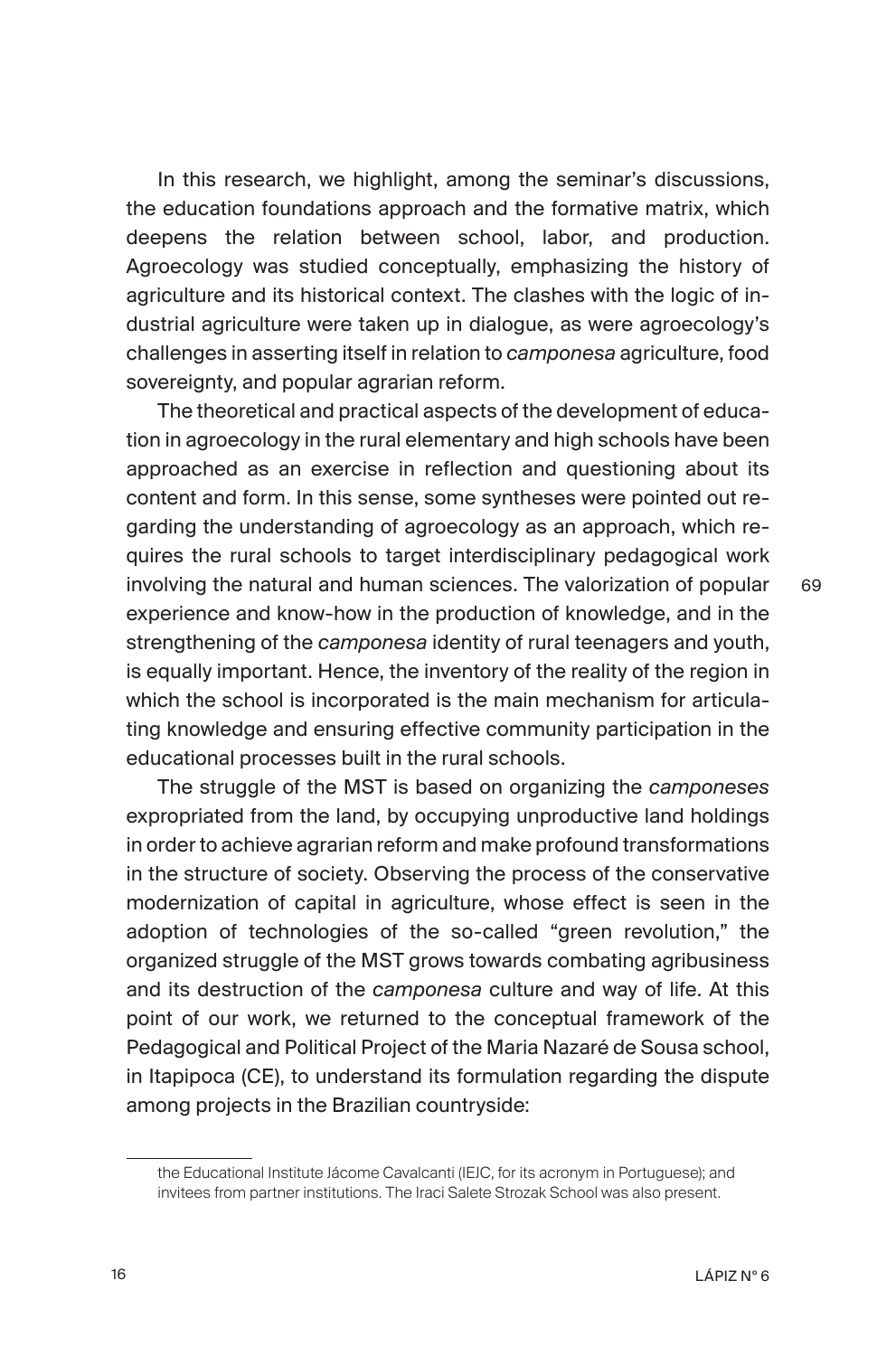If, on the one hand, we affirm the need for the development of the countryside as the place of life, food production, and land of the rural farmer; on the other hand, another project antagonistic to this one is rapidly advancing – agribusiness, a new expression of capitalist agriculture under the control of international financial capital. The latter sees the Brazilian countryside as a place to make profit; a place to harvest monocultures for exportation, based on the use of the latest technology; a place of large areas of land, with reduced human labor, the excessive use of pesticides, genetic manipulation, the privatization of transgenic seeds, and food standardization.<sup>29</sup>

Capital encounters various obstacles when planning its profit rate in agriculture: due to the autonomy of the *camponeses* in their family planning, which most often is connected to their ties to the land; due to its dependence on nature, agriculture is a risky activity exposed to natural phenomena: frosts, floods, drought. For this reason, agribusiness always needs the *hand* of the State to have, among other benefits, the control of price policy and the credit associated with agricultural insurance. 70

The dynamics of agribusiness are linked to the introduction of financial capital and technology through the entrepreneurialization of agriculture. Its logic of reproduction requires the control of knowledge by educational and research institutions, not only in order to control human labor, recruited from the reserve army of labor, but also to produce consensus in society on its hegemonic model. Another side of agribusiness' action and control lies in its power to decide what we eat, through the dominance of corporations.

The MST understands that its struggle and claims will not take place according to the conventional mold of agrarian reform, the model dictated by the bourgeoisie. In this sense, it built a proposal of popular agrarian reform out of the preparatory debates of the Sixth National Congress, with the aim of extending the struggle into the defense of

<sup>29 →</sup> Escola de Ensino Médio do Campo Maria Nazaré de Sousa, *Projeto Politico Pedagógico* (Itapipoca, CE: 2016), 23-24.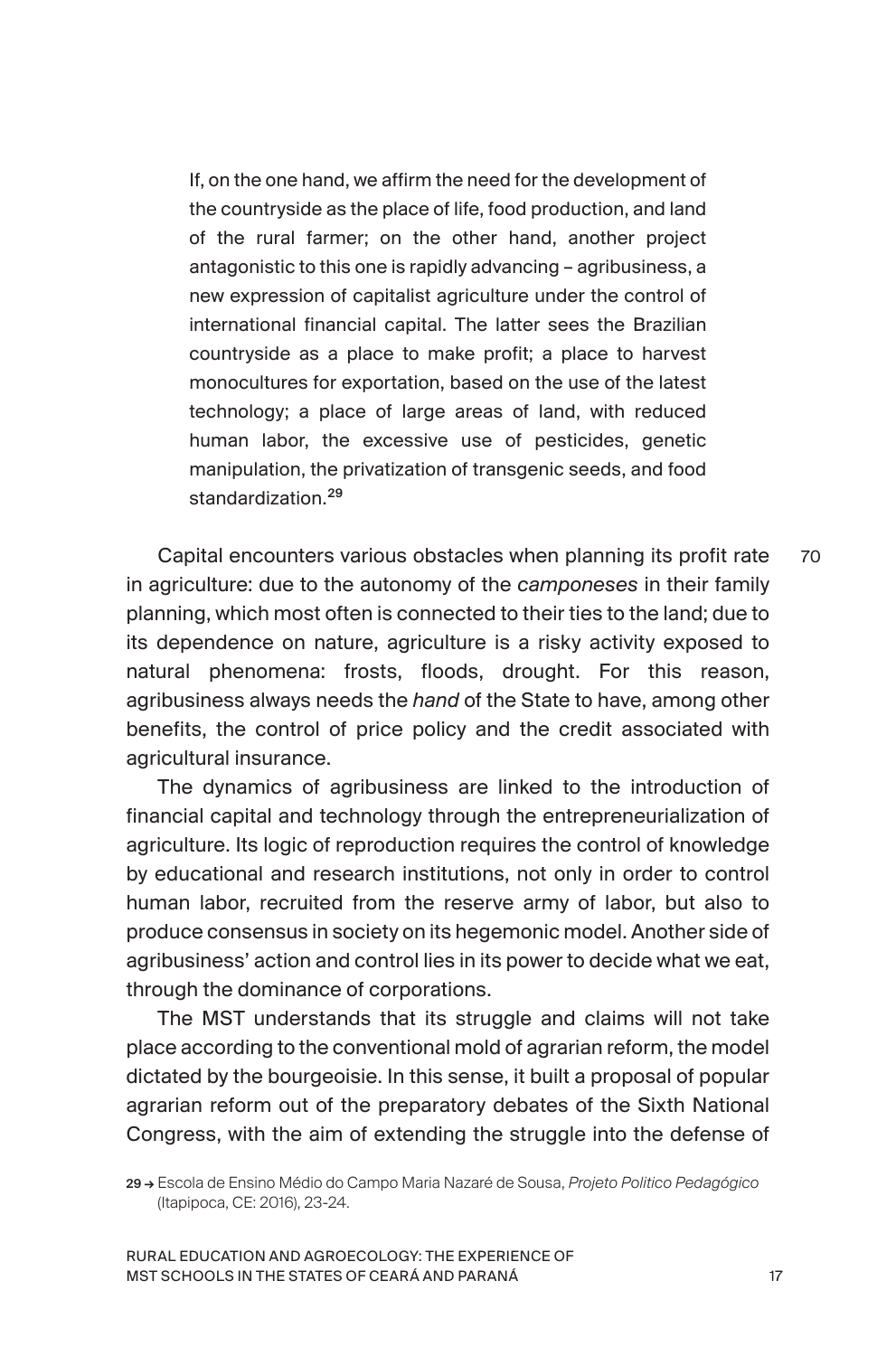*camponesa* territories against the capitalist offensive.

In this context, the MST understands that the land that was won must serve the production of healthy food available to society; hence the statement: "if the countryside does not plant, the city does not eat." In this sense, the struggle takes place around the democratization of the access to the land, building a process of resistance at the same time as it carries out the theoretical-practical debate on the principles of agroecology. As a result, the commitment to care for nature's goods is strengthened in order to uphold and deepen the achievements of the movement, even as it is under constant attack by agribusiness. In this process, agroecology is understood as a social relationship, as seen in the Experimental Fields in schools, and their relationship to communities.

For this purpose, one of the greatest challenges in the process of building rural schools is the militant dimension of the educators in their praxis aimed at the transformation of social reality. This requires ongoing training, so that the educators' commitment and adherence to the project of social transformation lives in their daily activities, as social subjects engaged in historical change. 71

In terms of development of the MST's strategic project in the face of the advance of capital over the *camponesa* territories, working at an international scale, the struggle to implement popular agrarian reform has been the main rallying cry. In this sense, the expression *making oneself a movement* in the educational dimension is relevant in the effort to promote the building of foundations for a new productive model, based on agroecology and the principles of food sovereignty.

This can be seen with the launch of the campaign *Healthy Eating: A Right for All*, in September 2016, at the Second National Meeting of Educators in the Areas of Agrarian Reform in Brazil. This campaign was carried out in conjunction with the National Cultural Day, mobilizing the Movement's social base for the debate about healthy food and rural schools, based in the areas of agrarian reform camps and settlements, which constitute one of its main organizational vectors. In this way, holding the National Cultural Day had a large impact, and we identified some practical results, including the performance of several actions in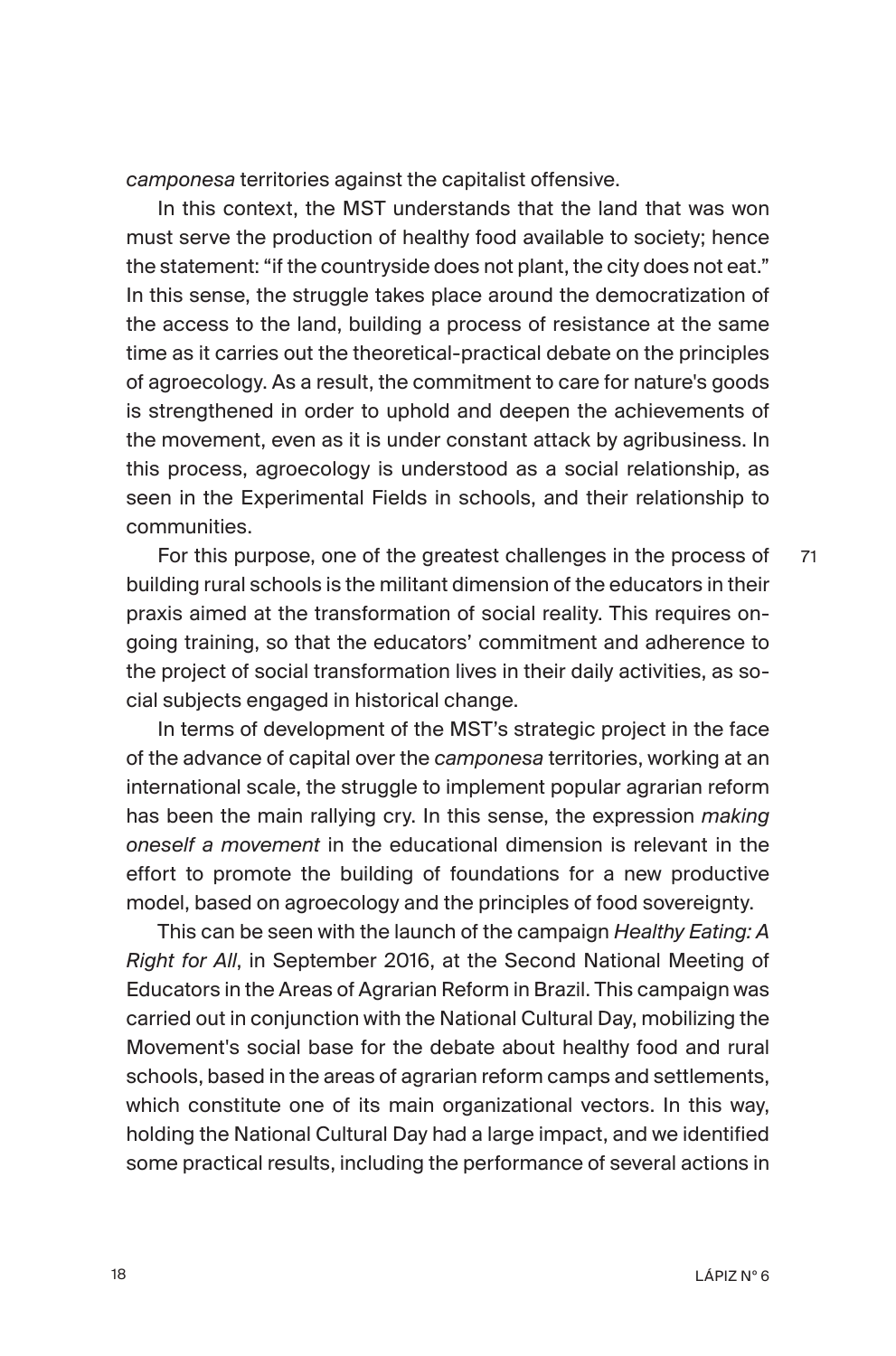which we were glad to have participated as researchers.

In this sense, the socio-educational dimension of food in our lives connects with the school's objectives in the training of subjects, especially young adolescents who today are more intensely suffering from the assault of food empires, through marketing and mass advertising by means of corporate media. Thus, informed by the *Healthy Eating* campaign, the task of the rural schools' educational project is to face the daily avalanche of advertising stimulating consumerism, so that one also learns to value traditional knowledge aimed at collectively building a dignified life.

In the National Cultural Day in the rural schools, supported by the movement's education sector, the main goal is to *strengthen and disseminate practices developed in our fields around the issue of food*. 30 The objectives of the campaign are:

To contribute to the food education of our families and to the general struggle for the right of all to good, healthy food; to strengthen initiatives to reorganize school meals; to study and debate the relationship between healthy eating, food sovereignty, agroecology, *camponesa* agriculture, and popular agrarian reform; to introduce ecological farming practices and the debate on agroecology into schools; to take up in schools the debate on how to link socially productive labor with the question of what educational content needs to be guaranteed; and to develop different forms of cultural/ artistic language regarding practices and their dissemination.<sup>31</sup>

In this way, the achievement of these objectives affirms the purpose of the cultural journey as a "*human experience of participation in the processes of work, struggle, and collective organization*...." Its aim is to normalize the way of life as we produce and reproduce "*a knowledge and worldview, which becomes a shared heritage of values, objects,* 

 $31 \rightarrow$  Ibid.

<sup>30 →</sup> MST, *Jornada Cultural Nacional: Alimentação saudável: um direito de todas!, Boletim da Educação* 13 (2017).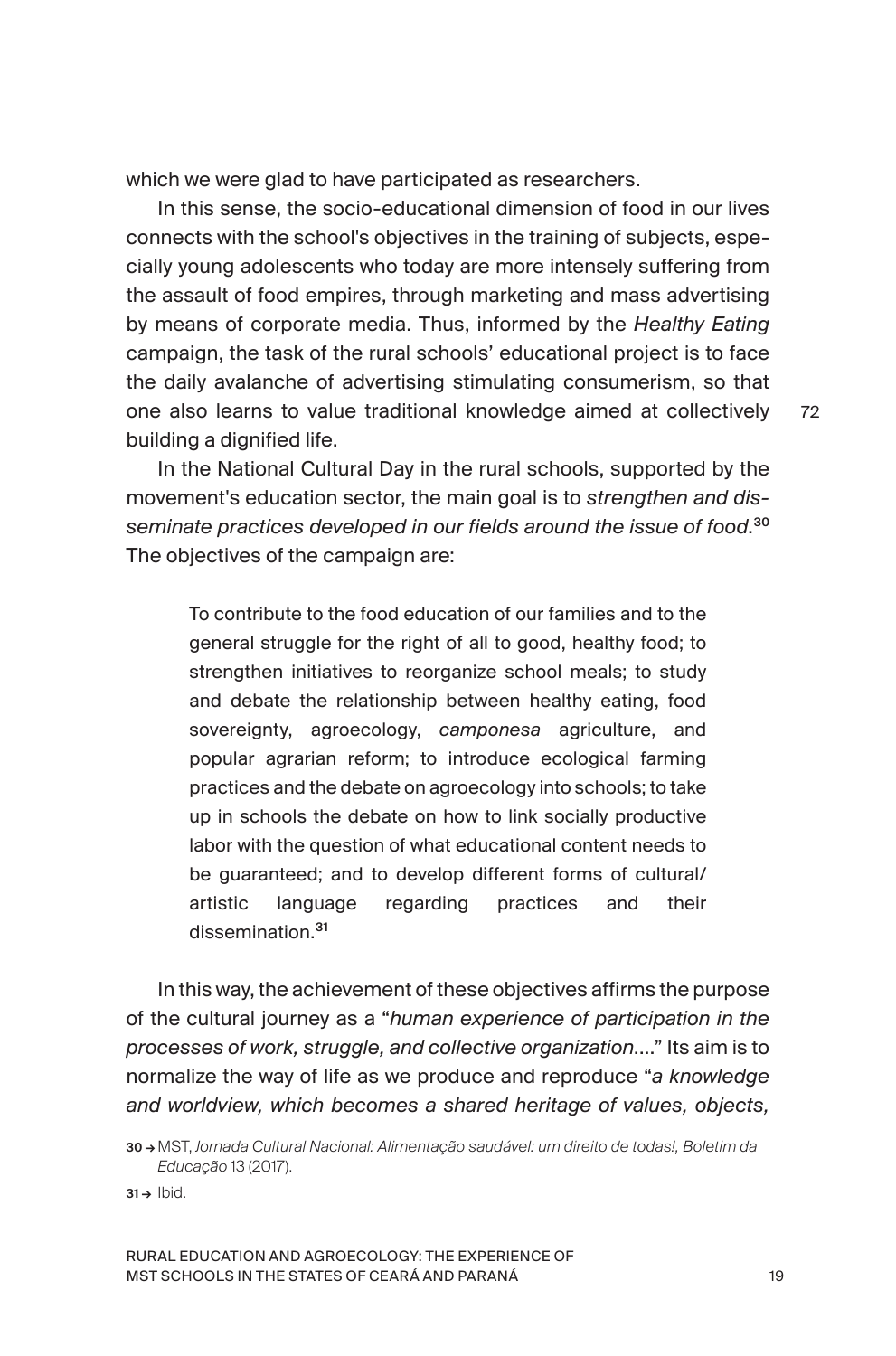*sciences, arts, technologies, and symbols*."<sup>32</sup> From that same period is the Education Bulletin Nº 13, which discloses significant research contributions in the Dictionary of Rural Education.

The campaign *Healthy Eating: A Right for All* also made it possible to bring the social, political, economic, and cultural dimensions of food to the debate. This acknowledges that the act of eating is endogenous to living beings in the natural ecosystem, wherein the species cycle is balanced between prey and predator. However, in the case of human beings, this natural relationship has changed. Humans started to intervene in nature to remove, collect and manage their means of subsistence. The emergence of agriculture resulted from the domestication of animals (grazing/livestock) and the selection of seeds and management of crops (agriculture).

In the course of the historical process, food has become more than food, since, in addition to biological satisfaction after the ingestion of nutrients at each meal, food has become culture. It is therefore a social act associated with ecological, historical, cultural, social, and economic factors.<sup>33</sup>

Food metabolism occurs by memorizing the sensory activity of the brain, where the senses of smell and taste register and send the signals. This individual process is mediated by the community's sociability, in its relations to the agro-ecosystem to produce food, in culinary preparation, in ceremonial rites, and in the different moments when sociability is reinforced by the sharing of food.

The formation and development of the individual's psychic personality takes place during childhood. Accordingly, it is in this phase that we encounter the genesis of adult identity. This is why the agrifood producing empires have heavily invested in advertising for children and youth. It explains, for example, the media campaigns associating food with toys. According to Dias and Chiffoleau, campaigns evoke affection, kindness, and care, elements that are part

 $32 \rightarrow$  Ibid.

<sup>33 →</sup> Maria Eunice Maciel, "Identidade Cultural e Alimentação," in *Antropologoia e nutrição: um diálogo possível*, eds. Ana Maria Canesqui and Rosa Wanda Diez (Rio de Janeiro: Editora Fiocruz, 2005).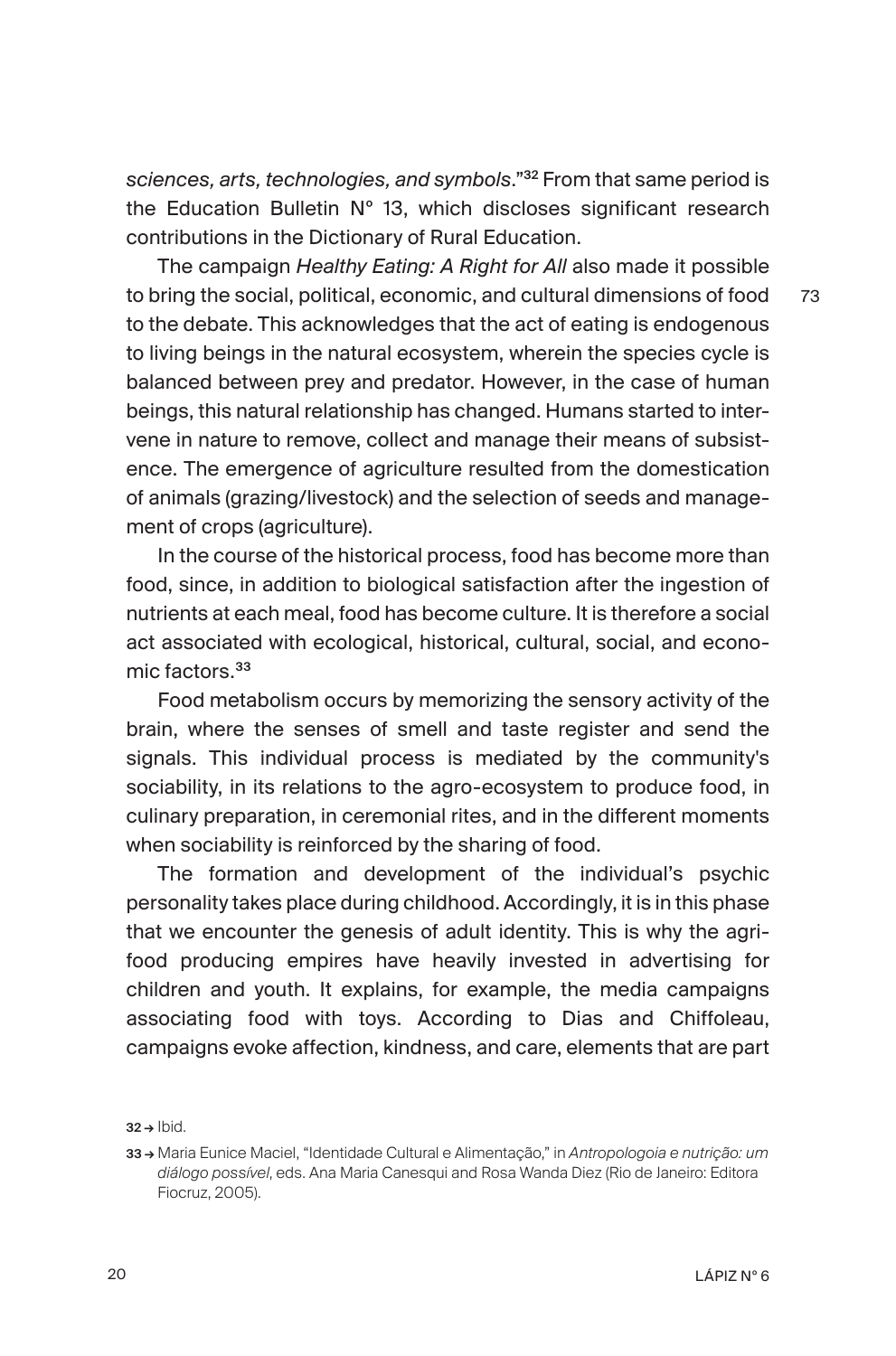of food culture, in order to attract consumers.<sup>34</sup> Historically, food is linked to cultural ties, and the relation production/consumption was mediated by exchange relations within short distances. In other words, consumers maintained identity ties in addition to consuming fresh and healthy food. With the advent of capitalism and the technological innovations triggered by the industrial revolution, food was changed and transformed into a commodity in space and time. This resulted in the separation between production and consumption, and the distance between the two was consolidated. Since then, the cultural ties have been gradually destroyed, by the technological advances of "development" and "modernity." Industry, at its peak, subordinated agriculture to its interests, and the cultural ties of *camponesa* culture have changed, leading to the gradual abandonment of the countryside, which shifted from being a place of people to a marketplace. As a consequence, social relations deteriorate and the population is increasingly expelled from the countryside to the city.

Such phenomena, generated by the capitalist system, explain the tragic social dimension of the issue of hunger. The classic studies by Josué de Castro (*Geography of Hunger* and *Geopolitics of Hunger*, among others) present a vigorous analysis of the global problem of hunger as a social issue to be fought and overcome. After the end of World War II, the war industry was animated through adaptations to agriculture, with the State's support in adopting the public policy called the "green revolution" and new technologies (machinery, agrochemicals and credit). The core of this model has always been technology of precision and efficiency: producing an ever-larger number of products in the smallest space possible.

The ineffectiveness of this agricultural model can be understood through a few variables: one concerns access to food, when food is available but global food policy and economic vectors block access to it; another variable concerns environmental impacts and the quality of the food produced, with implications for the emergence of diseases associated with poor diet; and, finally, the model favors the conglomerates of agricultural companies, controlling the production

34 → Juliana Dias and Mónica Chiffoleau, "Comida, patrimônio o negócio?," *Jornada Cultural Nacional: Alimentação saudável: um direito de todas!*, *Boletim da Educação* 13 (2017).